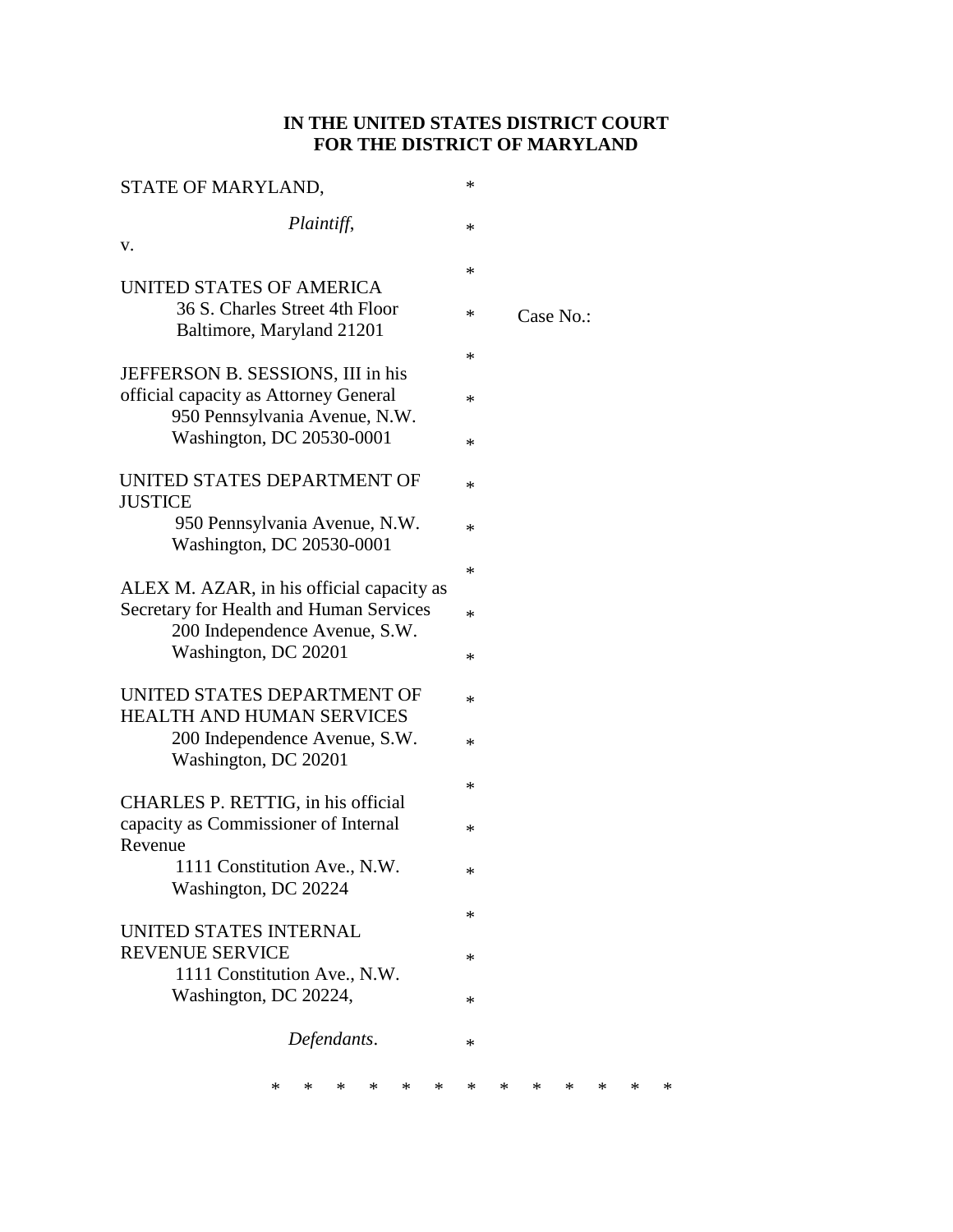#### **NATURE OF THE ACTION**

## **The Affordable Care Act Expanded Access to Health Care and Improved Quality of Care in Maryland and Throughout the United States.**

1. In 2010, Congress enacted the Patient Protection and Affordable Care Act ("Affordable Care Act" or "Act"), 124 Stat. 119, "to increase the number of Americans covered by health insurance and decrease the cost of healthcare." *National Fed'n of Indep. Bus. v. Sebelius*, 567 U.S. 519, 538 (2012) ("*NFIB*").

2. The Affordable Care Act has delivered on its promises. In Maryland alone, more than a hundred thousand residents have obtained private health coverage, more than a million are now covered by Medicaid, and uncompensated care costs have declined by over \$300 million. The State has received billions of dollars in federal funding to help care for its residents, and it has reoriented many of its policy and enforcement priorities to comply with the Affordable Care Act's requirements and take advantage of the opportunities afforded by the statute.

3. The Affordable Care Act expanded Medicaid, by giving States the option to cover additional segments of the population eligible to receive benefits. *See* 42 U.S.C.  $\S$ § 1396a(a)(10)(A)(i)(VIII), 1396a(e)(14)(I)(i) (childless adults with incomes of up to 138% of the federal poverty level may receive Medicaid). The Act also obligates the federal government to pay the States for at least 90% of the cost of this expansion. *See* 42 U.S.C. § 1396d(y)(1). By the end of 2016, over 11.8 million newly qualified low-income individuals were receiving health coverage in the states that expanded their Medicaid program.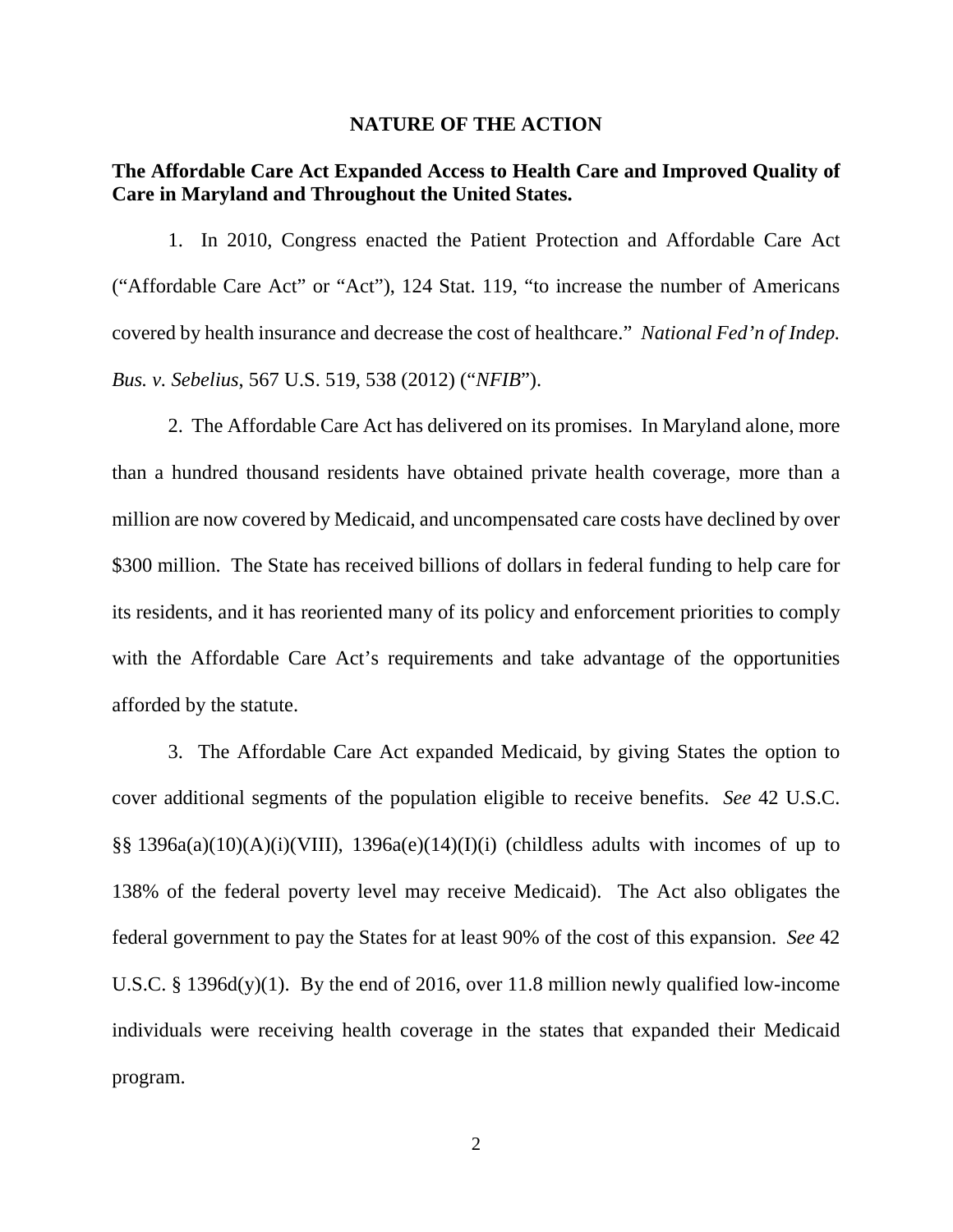4. The Affordable Care Act authorized the creation of health insurance exchanges that allow consumers "to compare and purchase insurance plans." *King v. Burwell*, 576 U.S. \_\_, 135 S. Ct. 2480, 2485 (2015). Since June 1, 2011, Maryland has operated a statebased exchange, the Maryland Health Benefit Exchange, as "a public corporation and a unit of State government." Md. Code Ann., Ins. § 31-102(b)(2) (LexisNexis 2017). Nationally, 10.3 million people obtained health coverage through the exchanges in 2017, and 84 percent of this group receive the Affordable Care Act-funded premium tax credits to help them pay for insurance premiums.

5. Eliminating the Affordable Care Act would cause immediate and long-term harm to Maryland. In Fiscal Year 2017 alone, Maryland received more than \$2.77 billion in federal funds as part of its budget to provide health coverage to its residents because of the Affordable Care Act. Additionally, Maryland received approximately \$65 million from the law's Prevention and Public Health Fund between fiscal years 2012 and 2016. Elimination of these funds would cause immediate and severe curtailment of essential public health activities and would restrict the ability of Maryland to provide a more efficient healthcare insurance market to its residents.

6. Maryland has invested enormous amounts of state money and shifted the focus of its administrative programs to comply with and take advantage of opportunities afforded by the Affordable Care Act. Since 2010, Maryland has been mindful of the challenges to the Affordable Care Act, which has been the subject of intense litigation, including review by the United States Supreme Court. *NFIB*, 567 U.S. at 540-43; *King*, 135 S. Ct. 2480 (upholding Affordable Care Act authorization of tax credits for purchases on federal health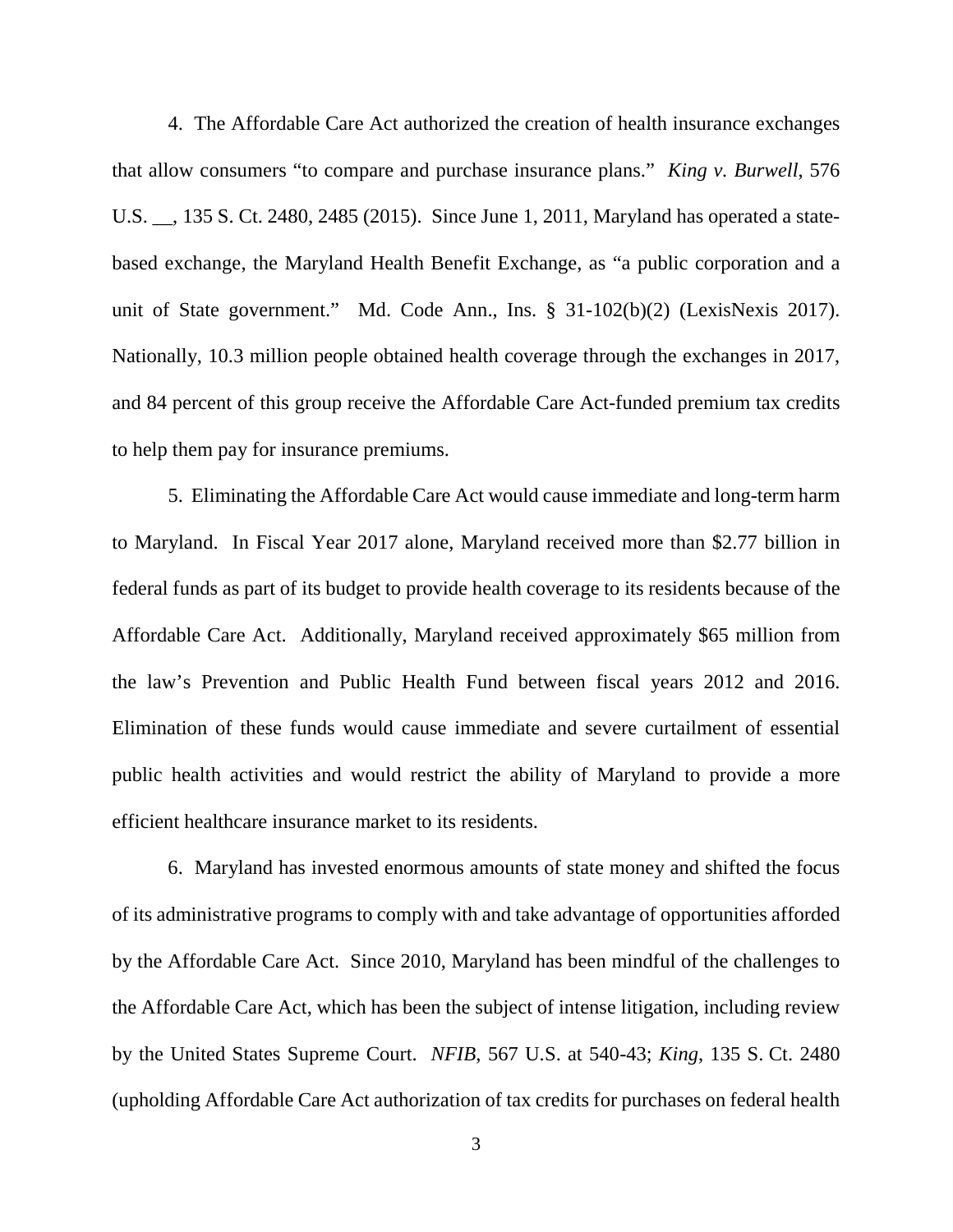exchange). In the landmark *NFIB* decision, the Supreme Court upheld the constitutionality of the Affordable Care Act's minimum coverage requirement<sup>[1](#page-3-0)</sup> that most people purchase health insurance. *Id*. at 574. The Court concluded that Congress had the power to impose a tax on those without health insurance and had exercised that power in enacting the Affordable Care Act. *Id*. at 575. With these major constitutional questions settled, Maryland finalized its implementation of the Affordable Care Act by enacting a procedure to eliminate its state-operated risk pool; establishing a funding stream for its fledgling independent agency, the Maryland Health Benefit Exchange; and expanding Medicaid eligibility. Maryland Health Progress Act of 2013, 2013 Md. Laws ch. 159.

7. Subsequent to the decision in *NFIB*, some members of Congress have attempted to repeal the law an estimated 70 times; yet, all these efforts have failed. *See, e.g.*, H.R. 3762, 114th Cong. (2015); H.R. 45, 113th Cong. (2013); H.R. 6079, 112th Cong. (2012).[2](#page-3-1) Less than a year ago, the United States Senate rejected a so-called "skinny repeal" that would have repealed substantial portions of the Affordable Care Act. H.R. 1628, 115th Cong. (2017). These unsuccessful bills demonstrate that the Act's opponents have been consistently unable to prevail in their attempts at repealing the Act in part or in whole.

<span id="page-3-0"></span> $1$  For ease of reference, we refer to the "requirement to maintain minimum essential coverage" under 26 U.S.C. § 5000A as the "minimum coverage" requirement. This requirement is sometimes referred to as the "individual mandate," and the "shared responsibility payment" under this same provision as the "individual mandate penalty."

<span id="page-3-1"></span><sup>2</sup> For a list of efforts, see "Legislative Actions in the 112th, 113th, and 114th Congresses to Repeal, Defund, or Delay the Affordable Care Act," Congressional Research Service, February 7, 2017, https://fas.org/sgp/crs/misc/R43289.pdf.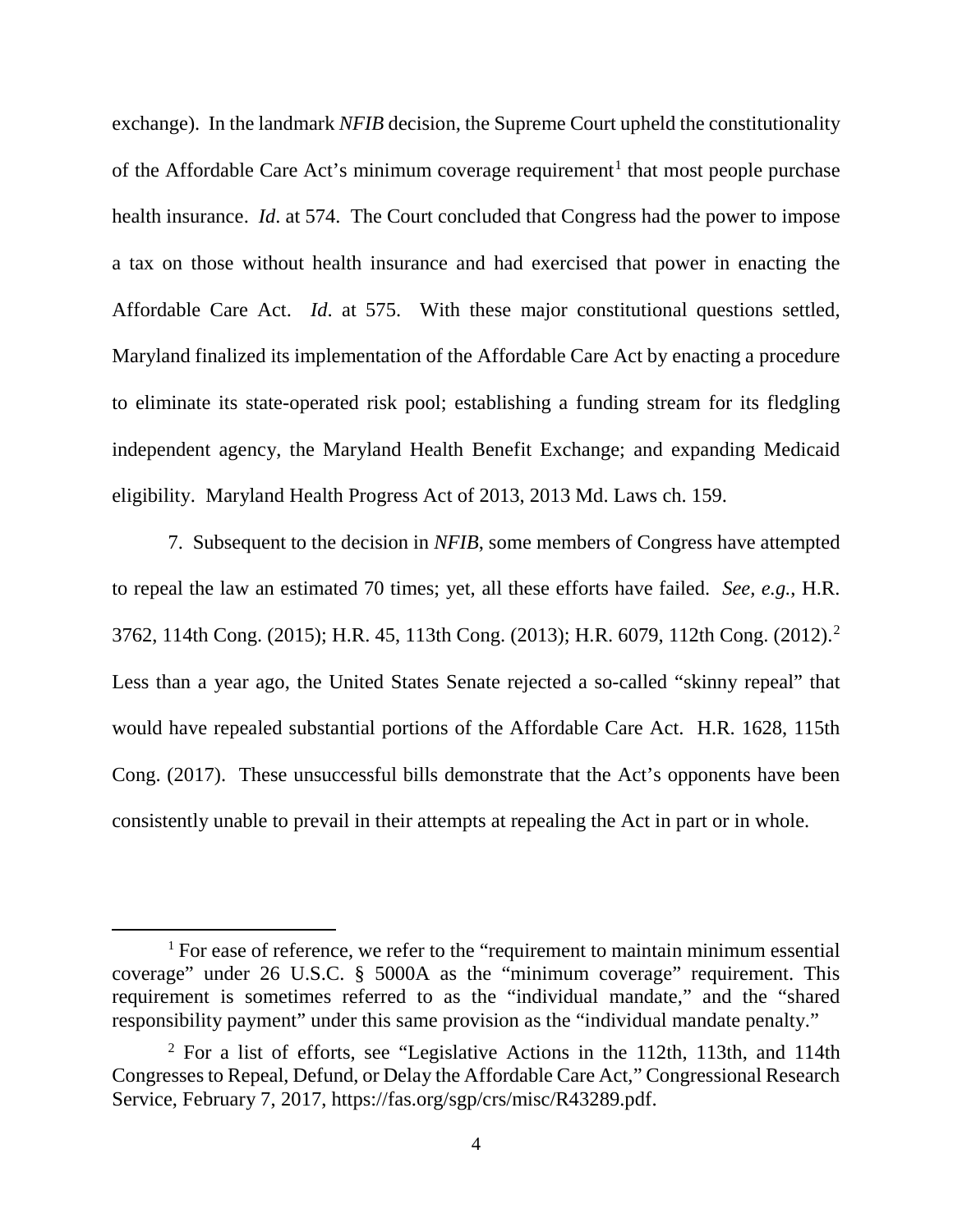8. In December 2017, as part of a larger revision of federal income tax laws, Congress amended the tax code by reducing the shared responsibility payment for individuals failing to demonstrate health insurance coverage, which is based on a percentage of the taxpayer's household income. That amendment reduced the shared responsibility percentage from "2.5%" to "zero percent," and the applicable dollar amount from "\$695" to "\$0." *See* Pub. L. 115-97, 2017 HR 1, at \*2092 (Dec. 22, 2017) ("Tax Cut and Jobs Act"). With this change, set to start in 2019, Congress did not repeal any provision of the Affordable Care Act. *Id*.

9. Despite the clear intent expressed by Congress to maintain all provisions of the Affordable Care Act as enacted, while setting to zero the shared responsibility payment that can be assessed against those without insurance for 2019, a group of states, led by Texas, filed a complaint for declaratory judgment and preliminary injunction in the Northern District of Texas, approximately two months after the President signed the Tax Cuts and Jobs Act. Compl., ECF No. 1, *Texas v. United States*, No. 18-00167 (N.D. Tex. Feb. 26, 2018). Texas and its fellow plaintiff States claim that because that law made the shared responsibility payment for failing to purchase insurance \$0, the Affordable Care Act's minimum coverage requirement is no longer constitutional under *NFIB*. They further assert that the minimum coverage requirement is not severable from the rest of the Affordable Care Act and have asked the court to invalidate the Act "in whole." Am. Compl., ECF No. 27, ¶ 57, *Texas v. United States*, No. 18-00167 (N.D. Tex. April 23, 2018).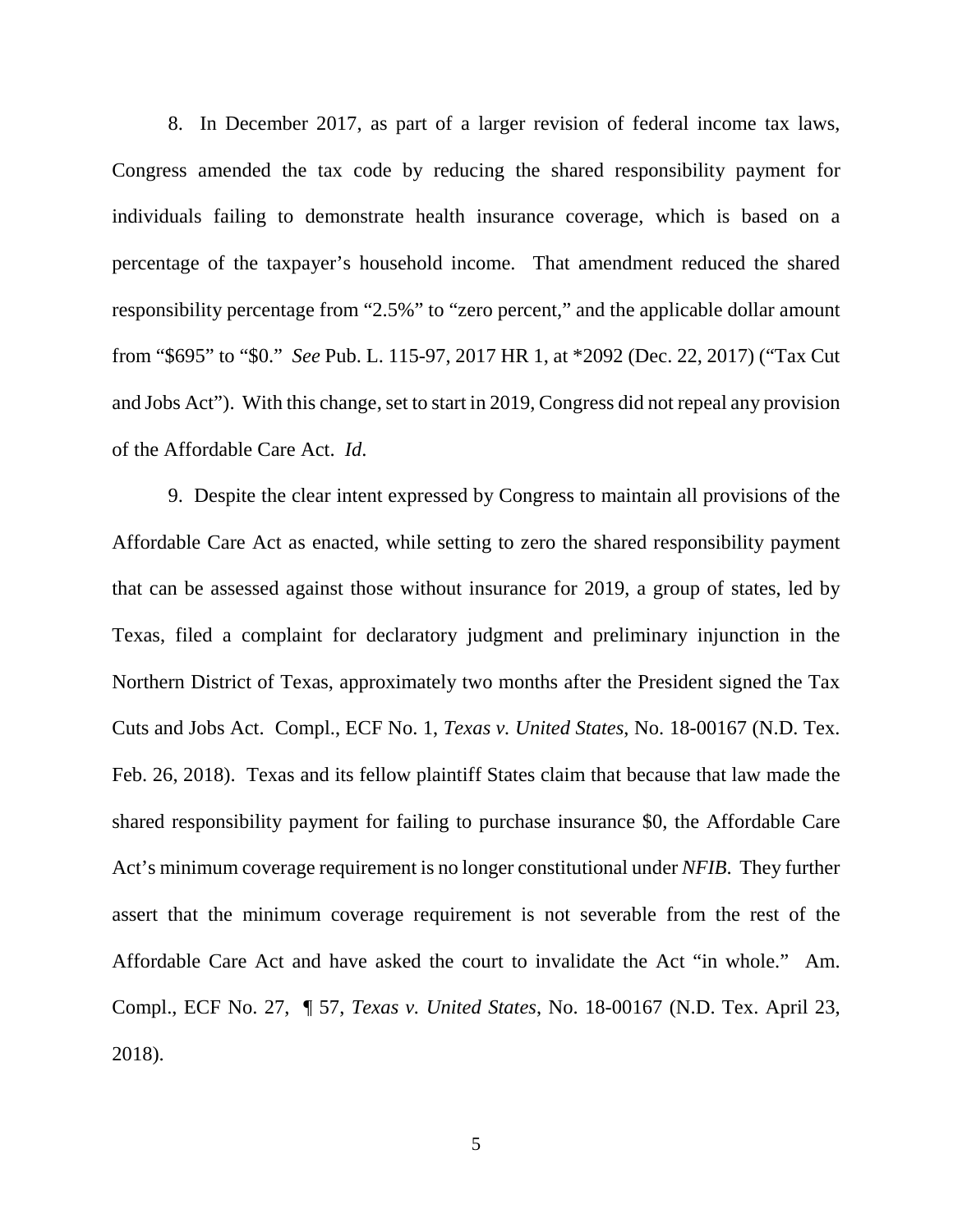10. On June 7, 2018, in accordance with the requirement of 28 U.S.C. § 530D that the Attorney General send notification when he declines to defend a duly enacted law in court, Attorney General Sessions sent Congress a letter indicating that the Department of Justice will not defend the constitutionality of 26 U.S.C. § 5000A(a), the minimum essential coverage requirement, in the context of *Texas v. United States* and would further argue that  $\S$  5000A(a) is not severable from two other provisions of the Act, namely those "'guarantee[ing] issuance of coverage in the individual and group market' ('guaranteed issue'), 42 U.S.C. 300gg-1, 300gg-3, 300gg-4(a), and 'prohibiting discriminatory premium rates' ('community rating'), *id.* 300gg(a)(1), 300gg-4(b)." One of those provisions, 42 U.S.C. § 300gg-3, prohibits carriers from excluding coverage of pre-existing conditions from plans and applies even to self-insured plans, the segment of the health insurance market under exclusively federal jurisdiction. Attorney General Sessions cited among his reasons for declining to defend the statute that the President "has made manifest that it should not be defended." Then, in the Texas litigation itself, the Department of Justice filed a brief urging the court to "hold that the ACA's individual mandate will be unconstitutional as of January 1, 2019, and that the ACA's guaranteed-issue and community-rating provisions are inseverable from the mandate," and further requesting that the court grant declaratory relief to that effect. Federal Defs.' Mem. in Resp. to Pls.' Appl. for Prelim. Inj., ECF No. 92, at 25-26, *Texas v. United States*, No. 18-00167 (N.D. Tex. June 7, 2018). Recently at oral argument on September 5, 2018, the Department of Justice professed that "the current administration supports protections for people with preexisting health conditions," before reaffirming its position that the minimum coverage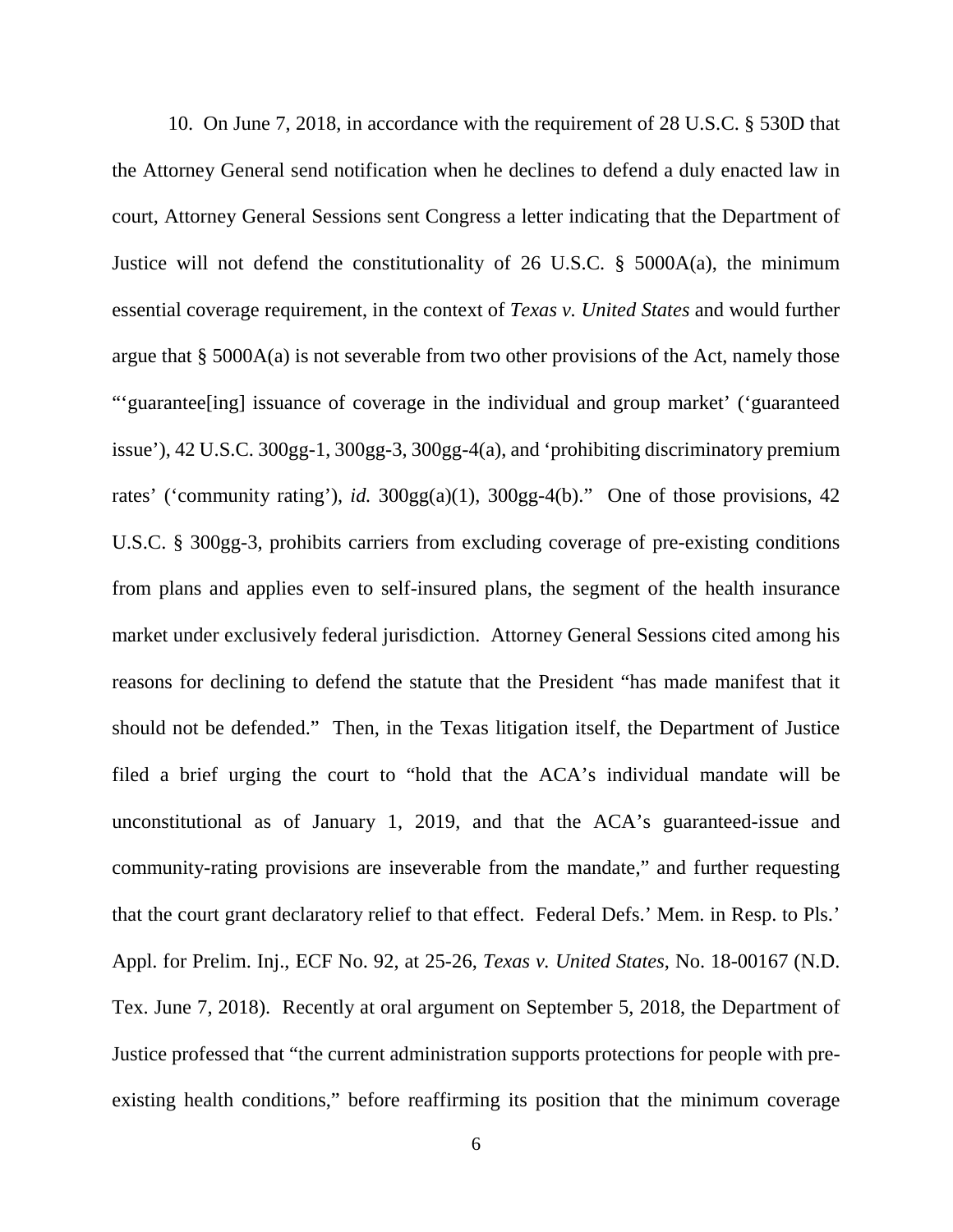requirement will be unconstitutional and that the community rating and guaranteed issue provisions—including pre-existing condition protections—"must fall" as well. During the same hearing, the Department of Justice asserted that the court "wouldn't need to enter an injunction" against the government because the government would implement any declaratory relief issued.

11. Although Attorney General Sessions's letter did not specify how President Trump manifested to him that he believed 26 U.S.C. § 5000A(a) to be unconstitutional, one of President Trump's core policy goals has been to undo the Affordable Care Act. After President Trump failed to persuade Congress to repeal the Affordable Care Act, the President has continued his campaign to undermine the enforcement of its provisions, by launching a series of measures that include suspending cost-sharing reduction payments; directing his agencies to implement statutorily unauthorized rules disrupting enforcement of nondiscrimination provisions and disrupting individual and small group market reforms; and curtailing funding for the federally-facilitated exchanges.

12. These actions and inactions harm Maryland through the President's assault on the continued availability and viability of essential federal programs, authorized and required by federal statute, on which Maryland's own state programs and state statutes depend. Maryland therefore brings this action to establish that the Affordable Care Act is constitutional and, moreover, that any potential constitutional infirmity arising from Congress's recent decision to reduce the shared responsibility payment for violating the minimum coverage requirement to zero does not produce the drastic consequence of invalidating any of the Act's remaining provisions.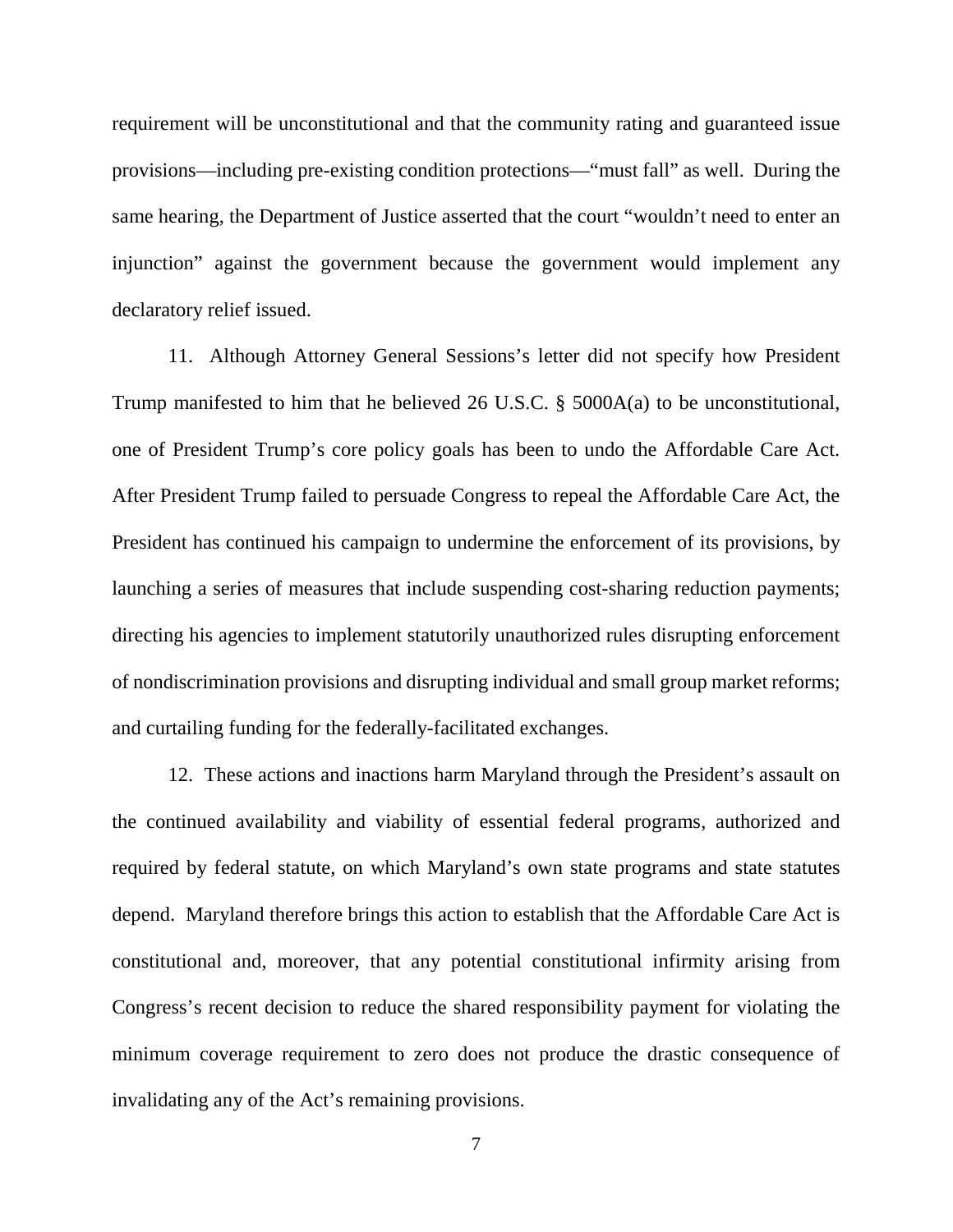#### **PARTIES, JURISDICTION, AND VENUE**

13. The plaintiff is the State of Maryland.

14. The State of Maryland is a sovereign state of the United States of America. The State is represented by and through its chief legal officer, the Attorney General of Maryland. He has general charge, supervision, and direction of the State's legal business, and acts as legal advisor and representative of all major agencies, boards, commissions, and official institutions of state government. The Attorney General's powers and duties include acting on behalf of the State and the people of Maryland in the federal courts on matters of public concern. Under the Constitution of Maryland, and as directed by the Maryland General Assembly, the Attorney General has the authority to file suit to challenge action by the federal government that threatens the public interest and welfare of Maryland residents. Md. Const. art. V, § 3(a)(2); 2017 Md. Laws, J. Res. 1.

15. Defendants are the United States of America; the United States Department of Justice; Jefferson B. Sessions, III, in his official capacity as Attorney General; the United States Department of Health and Human Services ("Department"); Alex M. Azar, II, in his official capacity as Secretary of Health and Human Services; the United States Internal Revenue Service ("IRS"); and Charles P. Rettig, in his official capacity as Commissioner of Internal Revenue.

16. The Department is a federal agency, under the direction of the Secretary for Health and Human Services, Alex M. Azar, II, and is responsible for administration and enforcement of the Affordable Care Act's provisions. *See generally* 20 U.S.C. § 3508; 42 U.S.C. §§ 202–03, 3501.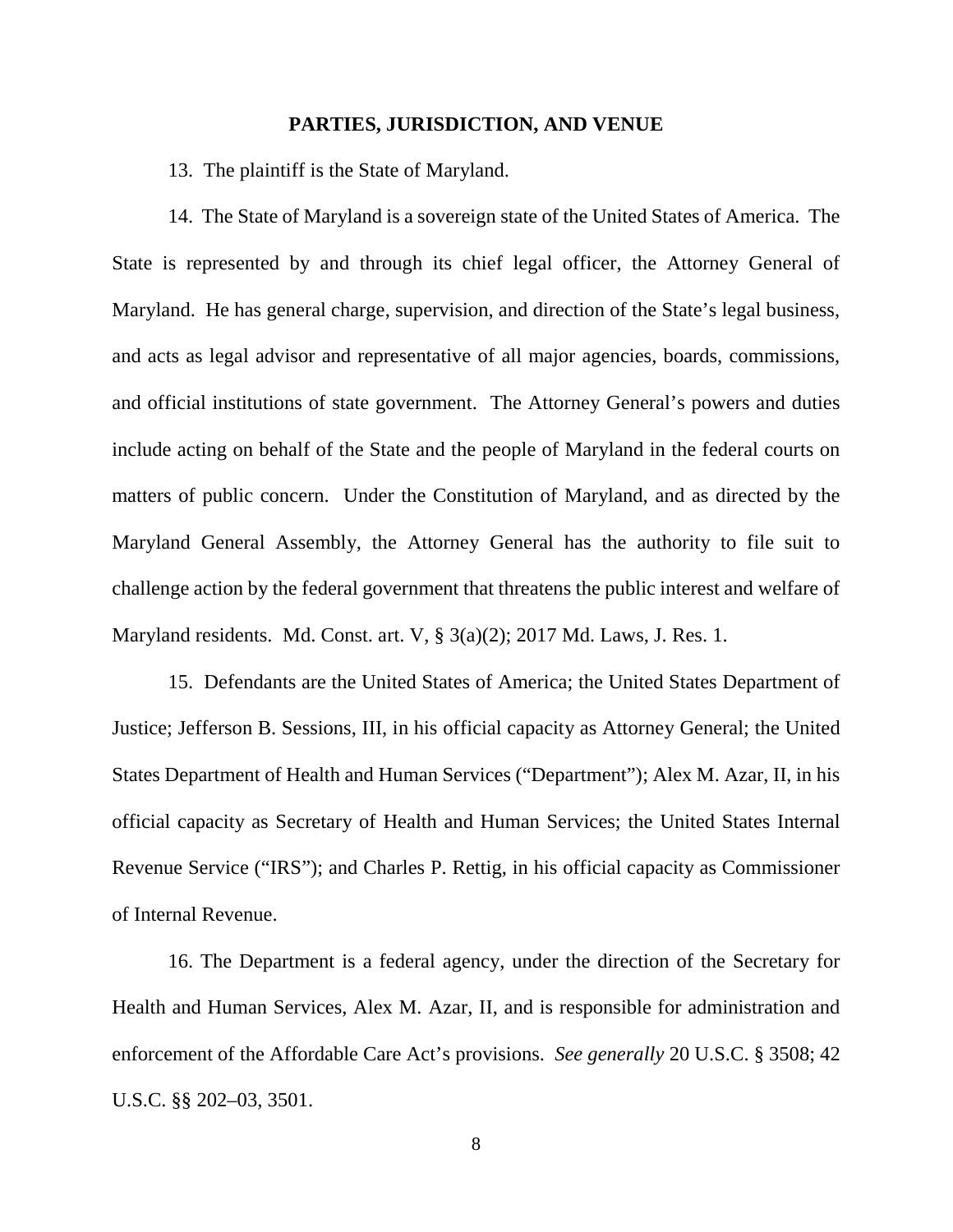17. The IRS is a bureau of the Department of Treasury, under the direction of the Commissioner of Internal Revenue, Charles P. Rettig, and is responsible for collecting taxes, administering the Internal Revenue Code, and overseeing various aspects of the Act. *See generally* 26 U.S.C. §§ 7803-7806; *see* https://www.irs.gov/affordable-careact/affordable-care-act-tax-provisions.

18. The United States Department of Justice is a federal agency, under the direction of Attorney General Jefferson B. Sessions, III, and is responsible for the defense of the laws of the United States. *See generally* 28 U.S.C. §§ 501, 503, 516.

19. This Court has subject-matter jurisdiction under 28 U.S.C. §§ 1331 and 2201.

20. Venue is proper under 28 U.S.C. § 1391(e)(1) because the defendant is "an officer . . . of the United States . . . acting in his official capacity or under color of legal authority," and the District of Maryland is a "judicial district" in which "a substantial part of the events or omissions giving rise to the claim occurred," and where one of "the plaintiff[s] resides."

### **ALLEGATIONS**

### **Statutory and Legal Background**

21.The Affordable Care Act worked fundamental changes in the market for health insurance. Among these changes, was a requirement known as "guaranteed issue," generally requiring each insurer offering coverage in the individual and group markets in a State to "accept every employer and individual in the State that applies for such coverage." 42 U.S.C. § 300gg-1(a). As a corollary, an insurer in the individual or group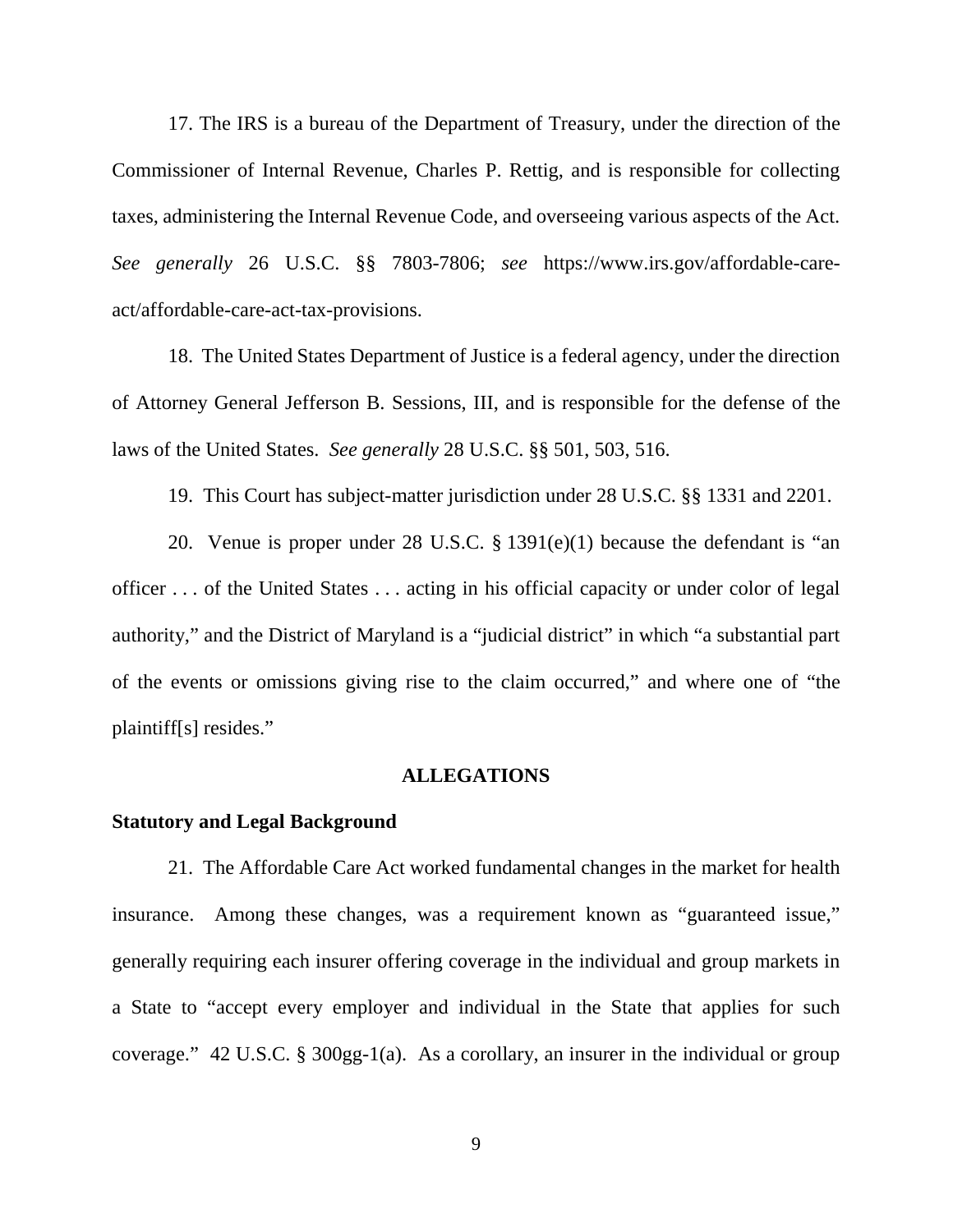market cannot limit or exclude coverage based on a pre-existing condition. 42 U.S.C. § 300gg-3.

22. To address premium increases insurers would seek in response to the "guaranteed issue" requirements, Congress enacted a "community rating" provision to limit premium discrimination in the individual and small group markets. *See NFIB*, 567 U.S. at 651 (joint dissent); *King*, 135 S. Ct. at 2485-86 (2015). The community rating provision forbade premium variation except based on certain narrow factors. Affordable Care Act § 2701, 42 U.S.C. § 300gg. For example, tobacco use is a permissible factor, "except that such rate shall not vary by more than 1.5 to 1"; so is age, "except that such rate shall vary by not more than 3 to 1 for adults"; and geography may be considered only in the context of rating areas established by the State. *Id.* Thus, factors such as health status, claims history, race, gender, sexual orientation, geography (except for rating areas established by the State), occupation, and many others simply may not be considered by insurers in setting rates. *Id.* 

23. Congress also enacted 26 U.S.C. § 5000A, which requires that "certain individuals pay a financial penalty for not obtaining health insurance," *NFIB*, 567 U.S. at 574, as an effort "plainly designed to expand health insurance coverage," *id.* at 567. Section 5000A, known as the "minimum coverage requirement," requires specified individuals to pay a shared responsibility payment if they fail to ensure that they or their dependents "[are] covered under minimum essential coverage." 26 U.S.C. § 5000A(a). Under the Tax Cuts and Jobs Act of 2017, that amount will drop to zero on January 1, 2019.

10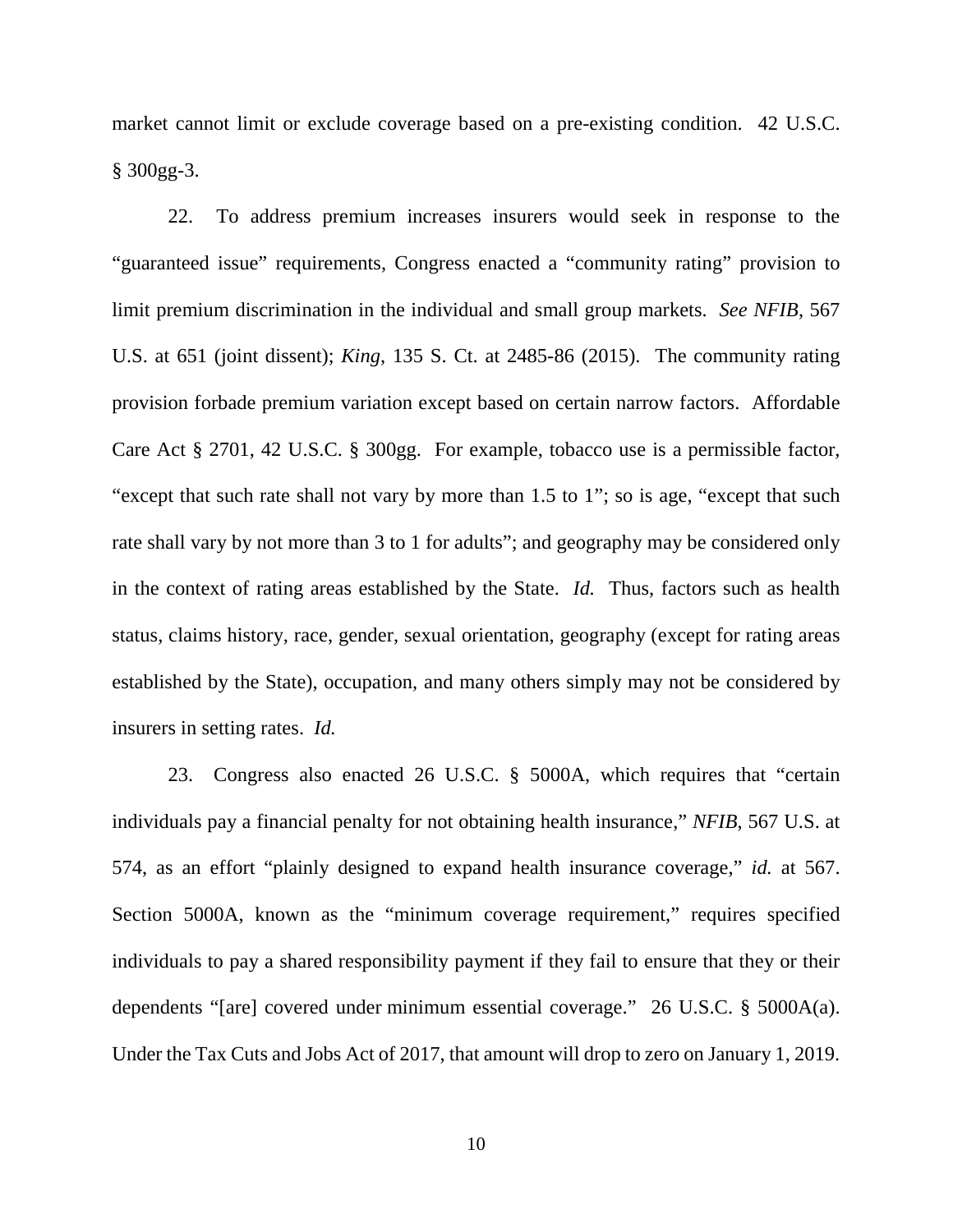24. To put these reforms into practice, Congress created health insurance exchanges to enable individuals and businesses to shop online for individual market and small group market insurance. Affordable Care Act § 1311(b)(1), 42 U.S.C. § 18031(b)(1); *see also* Affordable Care Act § 1321(a), 42 U.S.C. § 18041(a). Congress also sought "to make insurance more affordable by giving refundable tax credits to individuals with household incomes between 100 percent and 400 percent of the federal poverty line," *King*, 135 S. Ct. at 2487 (citing 26 U.S.C. § 36B), which can be used to pay insurance premiums in advance through an exchange. *See* 42 U.S.C. § 18082.

25. A total of 153,571 Marylanders enrolled in private health coverage during the 2018 open enrollment period for Maryland Health Connection, the state-based health insurance exchange operated by the Maryland Health Benefit Exchange. In January 2018, 121,400 Marylanders—79% of enrollees—received a total of \$63.9 million in federal tax credits to help them purchase insurance.

26. Rounding out the availability of these subsidies and expansion of the individual market for health insurance, the Affordable Care Act expanded Medicaid, which the States administer, to make additional segments of the population eligible to receive coverage. *See*  42 U.S.C. §§ 1396a(a)(10)(A)(i)(VIII), 1396a(e)(14)(I)(i) (childless adults with incomes of up to 138% of the federal poverty level—approximately \$23,000 in 2017—may receive Medicaid). The Act also obligates the federal government to pay for all or almost all the cost of this investment: 100% for years 2014-2016, 95% in 2017, 94% in 2018, 93% in 2019, and 90% in 2020 and beyond. *See* 42 U.S.C. § 1396d(y)(1).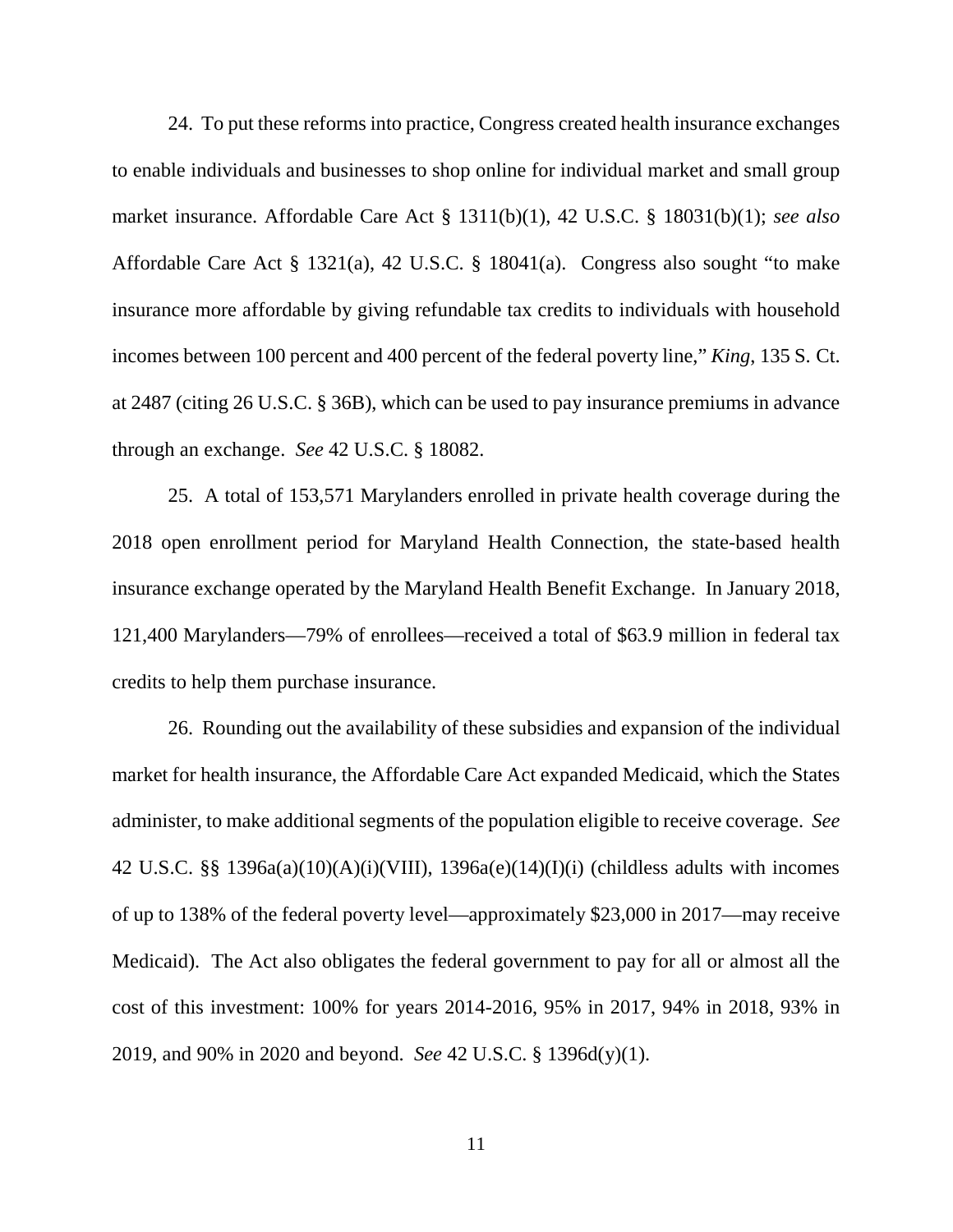27. In Maryland, which adopted Medicaid expansion on May 2, 2013, overall enrollment in Medicaid had grown to more than 1.3 million as of July 2017, including 309,540 individuals who have coverage thanks to new eligibility categories added under the Affordable Care Act.

28. Around the country and in Maryland, the Affordable Care Act's reforms increased health coverage, thereby reducing uncompensated care costs. In Maryland the uninsured rate for Marylanders between the ages of 18 and 64 fell by more than 64 percent between 2013 and 2016. Because of the Affordable Care Act's coverage expansion, hospitals' uncompensated care costs decreased by \$10.4 billion nationwide in 2015 alone. In Maryland, from fiscal year 2013 to 2015, hospital uncompensated care costs declined by approximately \$311.0 million.

# **The Tax Cuts and Jobs Act Amends Section 5000A**

29. In December 2017, as part of an overall revision to federal income tax laws, Congress amended the tax code by reducing the shared responsibility payment to zero dollars for individuals failing to maintain health insurance coverage. *See* Pub. L. 115-97, 2017 H.R. 1, at \*2092 (Dec. 22, 2017). By design, this change did not repeal any statutory provision of the Affordable Care Act. *Id*.

30. The legislative history of the Tax Cuts and Jobs Act conclusively demonstrates that Congress intended to preserve every aspect of the Affordable Care Act, other than the shared responsibility payment for failing to comply with the minimum coverage requirement. As Senator Pat Toomey (R-PA) emphasized, "We don't change any of the subsidies. They are all available to anyone who wants to participate. We don't change the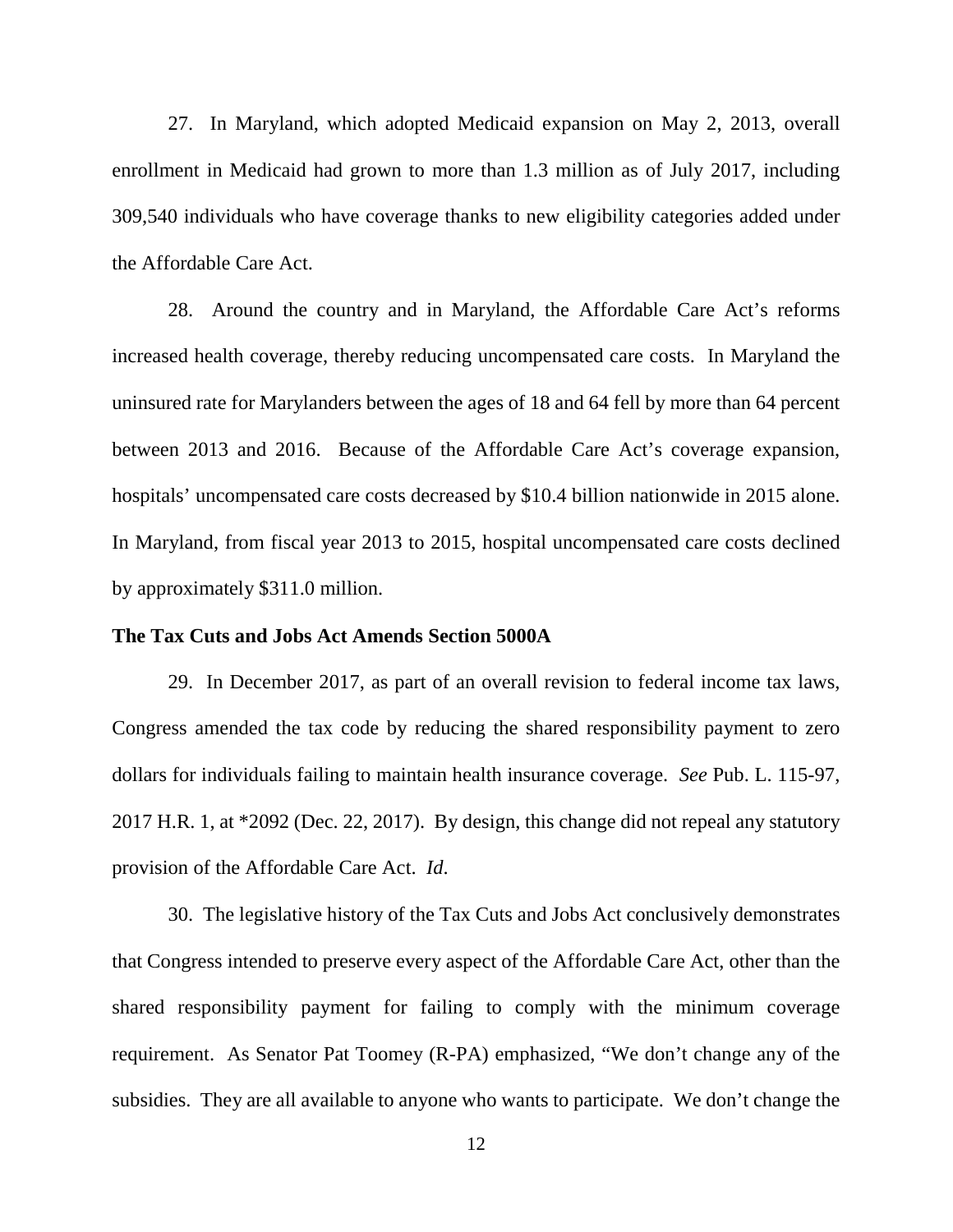rules. We don't change eligibility. We don't change anything else." 163 Cong. Rec. S7672 (daily ed. Dec. 1, 2017), https://www.congress.gov/crec/2017/12/01/CREC-2017- 12-01-senate.pdf.

31. Senator Shelley Moore Capito (R-WV) remarked, "No one is being forced off of Medicaid or a private health insurance plan by the elimination of the individual mandate. By eliminating the individual mandate, we are simply stopping penalizing and taxing people who either cannot afford or decide not to buy health insurance plans." 163 Cong. Rec. S7383 (daily ed. Nov. 29, 2017), https://www.congress.gov/crec/2017/11/29/CREC-2017-11-29-senate.pdf.

32. Senator Orrin Hatch (R-UT) similarly asserted the legislative intent to preserve the Affordable Care Act:

> Let us be clear, repealing the tax does not take anyone's health insurance away. No one would lose access to coverage or subsidies that help them pay for coverage unless they chose not to enroll in health coverage once the penalty for doing so is no longer in effect. No one would be kicked off of Medicare. No one would lose insurance they are currently getting from insurance carriers. Nothing—nothing—in the modified mark impacts Obamacare policies like coverage for preexisting conditions or restrictions against lifetime limits on coverage.

Transcript, *Continuation of the Open Executive Session to Consider an Original Bill Entitled the Tax Cuts and Jobs Act Before the S. Comm. on Fin.* 106, Senate, 115th Congress, Nov. 15, 2017, https://www.finance.senate.gov/imo/media/doc/11-15-17%20-- %20The%20Tax%20Cuts%20and%20Jobs%20Act%20--%20Day%203.pdf. Senator Hatch further emphasized that "[t]he bill does nothing to alter Title I of Obamacare, which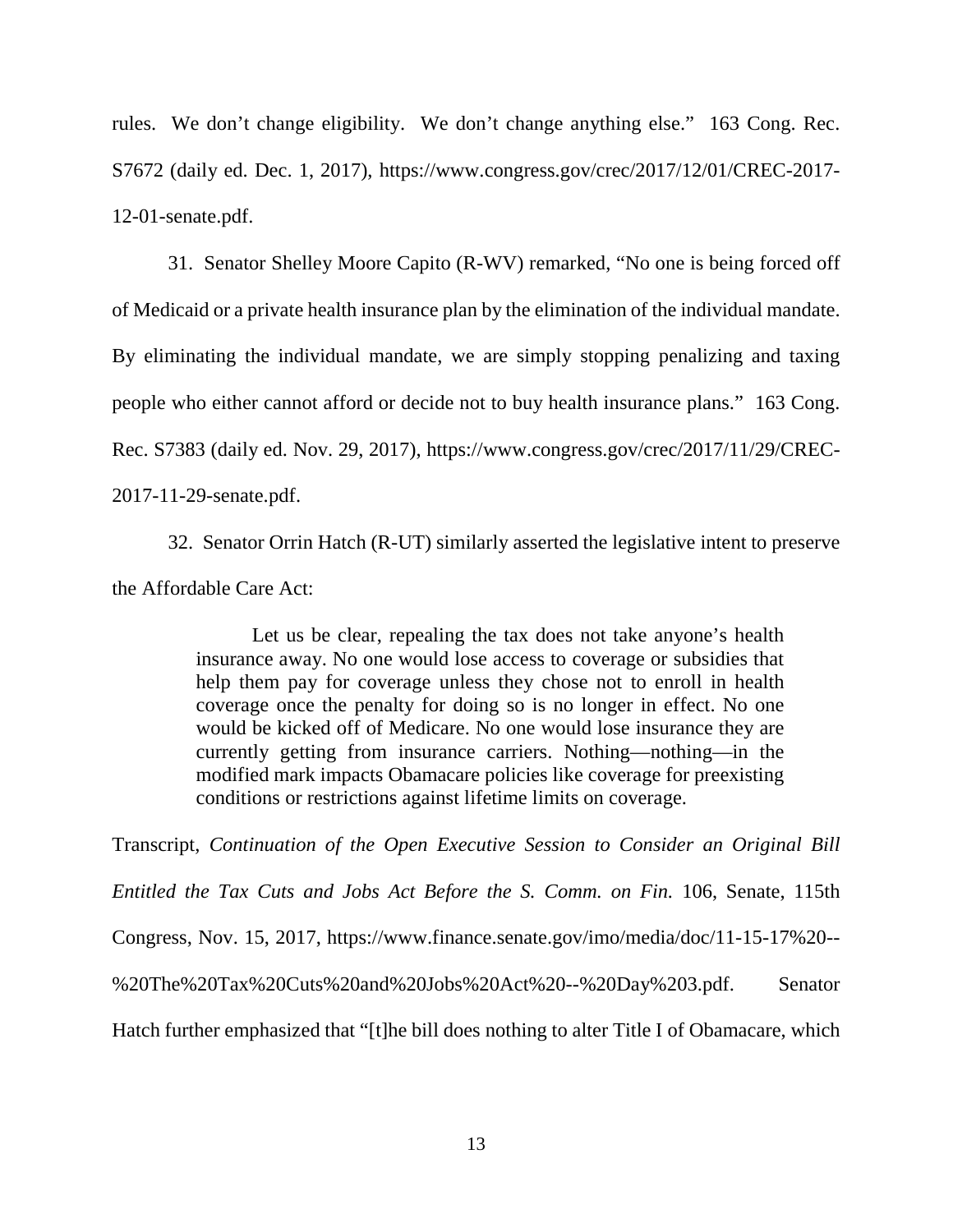includes all of the insurance mandates and requirements related to preexisting conditions and essential health benefits." *Id*. at 286.

33. Senator Tim Scott (R-SC) also declared from the Senate floor that "[a]nyone who doesn't understand and appreciate that the individual mandate and its effects in our bill take nothing at all away from anyone who needs a subsidy, anyone who wants to continue their coverage—it does not have a single letter in there about preexisting conditions or any actual health feature." 163 Cong. Rec. S7666 (daily ed. Dec. 1, 2017), https://www.congress.gov/crec/2017/12/01/CREC-2017-12-01-senate.pdf. The record contains many other similar examples.

34. Moreover, in enacting the Tax Cuts and Jobs Act, Congress could not have intended to alter any substantive provisions of the Affordable Care Act, such as the guaranteed issue, community rating, and prohibition on pre-existing exclusions provisions. As the United States has conceded in its briefing in *Texas v. United States*, Congress "could not have revoked the guaranteed-issue or community-rating provisions through reconciliation," the procedure used to pass the Tax Cuts and Jobs Act, with a simple majority. Federal Defs.' Mem. in Resp. to Pls.' Appl. for Prelim. Inj., ECF No. 92, n.4, No. 4:18-cv-00167 (N.D. Tex. Jun. 6, 2018). In electing to pass the amendment to § 5000A using its own reconciliation procedure, Congress demonstrated its intent to limit its action.

# **Despite the Clear Message from Congress, the President Has Signaled His Refusal to Appropriately Enforce the Act.**

35. Since taking office, the Trump Administration has engaged in a sustained effort to "explode" the Affordable Care Act by making it more difficult and expensive for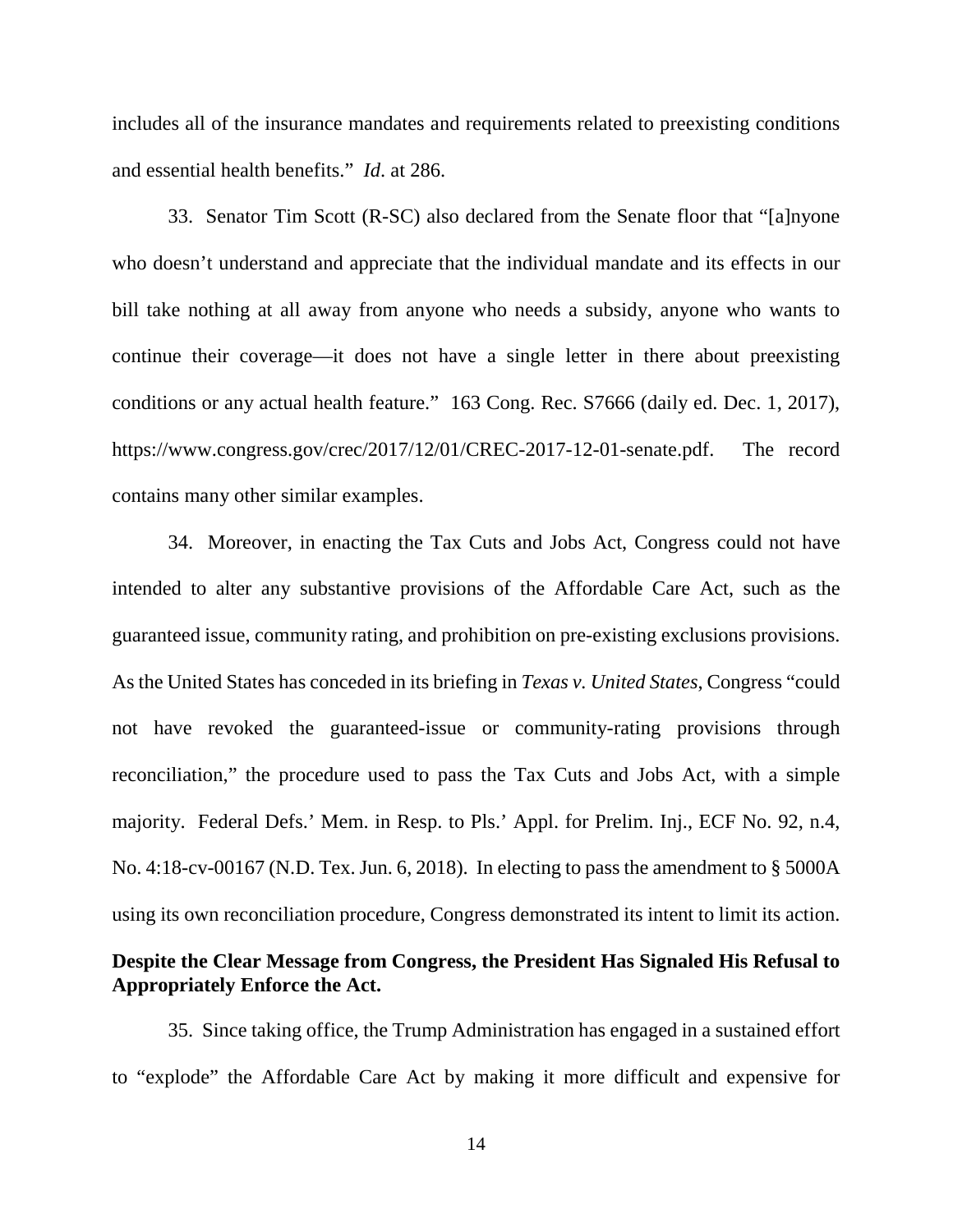individuals to procure health insurance through the Act's Exchanges. *See* Goldstein & Eilperin, *Affordable Care Act Remains 'Law of the Land,' but Trump Vows to Explode It*, Wash. Post, Mar. 24, 2017. On the day of his inauguration, President Trump signed an Executive Order titled "Minimizing the Economic Burden of the Patient Protection and Affordable Care Act Pending Repeal."[3](#page-14-0)

36. On October 12, 2017, with only minimal explanation, the President announced that his Administration was reversing course on a longstanding policy of the Secretaries of Health and Human Services and Treasury to make cost-sharing reduction (one way the Act subsidizes individual purchase of health insurance) payments ("CSR payments") each month under the authority provided to them by the Affordable Care Act's permanent appropriation. In a curt written statement issued by the White House Press Secretary, the Administration stated that the Department of Health and Human Services had concluded that the Affordable Care Act's permanent appropriation does not apply to CSR payments. On the morning of October 13, 2017, the United States Department of Justice made a court filing including a copy of a new opinion by the Attorney General addressing the purported legal basis for the Administration's action. Early that same morning, the President tweeted, "The Democrats ObamaCare is imploding. Massive subsidy payments to their pet insurance companies has stopped. Dems should call me to fix!"<sup>[4](#page-14-1)</sup>

<span id="page-14-1"></span><span id="page-14-0"></span> <sup>3</sup> https://www.federalregister.gov/documents/2017/01/24/2017-01799/minimizingthe-economic-burden-of-the-patient-protection-and-affordable-care-act-pending-repeal.

<sup>4</sup> https://twitter.com/realDonaldTrump/status/918772522983874561.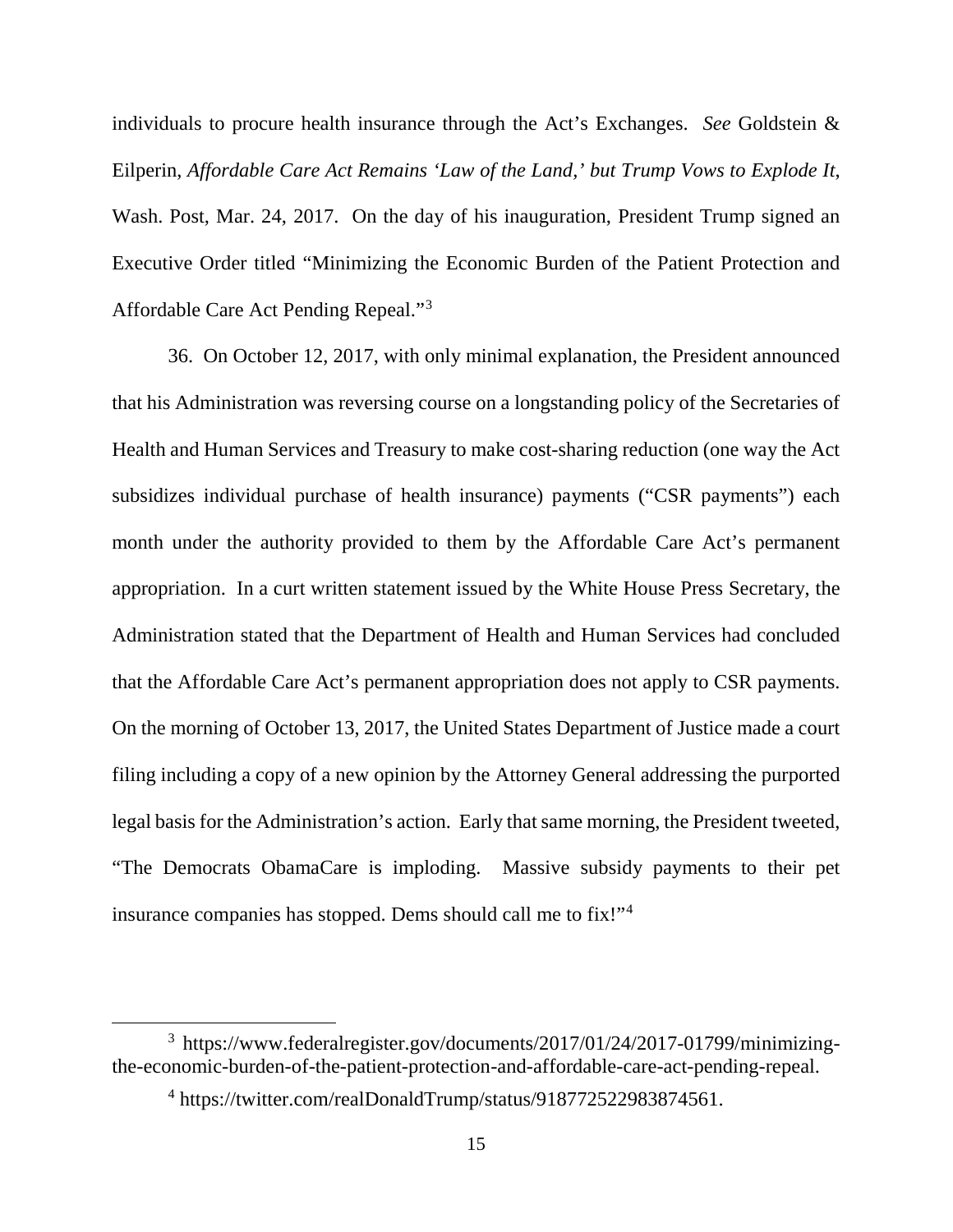37. On June 19, 2018, shortly after another Congressional repeal effort had failed, the President complained about Senator John McCain's (R-Ariz.) decision to cast a decisive "no" vote against Affordable Care Act repeal legislation. The President stated: "we actually thought we had the votes, and then one man, very early in the morning, went thumbs down. So that was that. But we almost got rid of Obamacare without him. And that was a very sad day for the Republican Party. That was a very sad day for the country when that vote was cast — that final vote was cast. A thumbs down. I remember it well."<sup>[5](#page-15-0)</sup> He then touted Congress's decision to reduce the shared responsibility payment to \$0,<sup>[6](#page-15-1)</sup> stating: "Our historic tax cuts also ended one of the most unfair taxes imaginable — Obamacare's individual mandate."[7](#page-15-2)

38. Referring to one of his executive actions, a final rule allowing an expanded category of plans, known as association health plans, to be exempt from certain Affordable Care Act requirements, the President proclaimed that it was a "truly historic step in our efforts to rescue Americans from ObamaCare and the ObamaCare nightmare."[8](#page-15-3) The President said "ObamaCare has been especially brutal for small businesses" and that the Final Rule would "escape some of ObamaCare's most burdensome mandates."[9](#page-15-4) The President likewise stated, "For the first time ever, sole proprietors will be able to come

<span id="page-15-0"></span> <sup>5</sup> https://www.whitehouse.gov/briefings-statements/remarks-president-trumpnational-federation-independent-businesses-75th-anniversary-celebration/.

<sup>6</sup> Pub. L. No. 115-97, § 11081 (effective January 1, 2019).

<span id="page-15-4"></span><span id="page-15-3"></span><span id="page-15-2"></span><span id="page-15-1"></span><sup>7</sup> https://www.whitehouse.gov/briefings-statements/remarks-president-trumpnational-federation-independent-businesses-75th-anniversary-celebration/.

<sup>8</sup> *Id.*

<sup>9</sup> *Id.*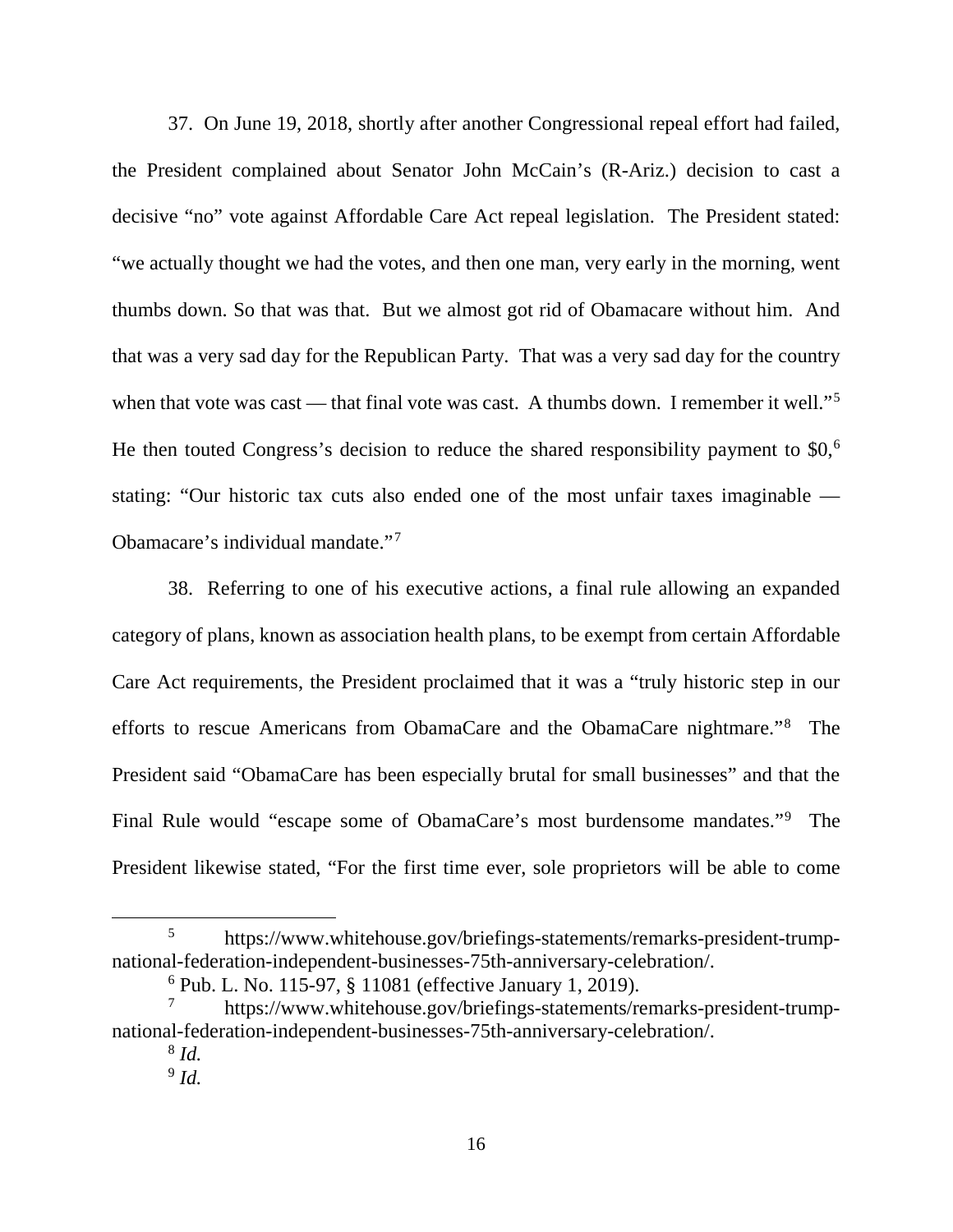together and buy lower-cost group insurance instead of getting ripped off by this disaster that we all know as Obamacare."[10](#page-16-0)

# **The President and the Department of Justice Have Seized upon Non-Binding and Irrelevant Litigation Results in Attempts to Excuse Illegal Administrative Actions.**

<span id="page-16-0"></span>39. Other recent controversies have demonstrated the Executive Branch's willingness to abandon prior policies based on threatened or ongoing litigation, as opposed to judicial determination of merits issues. For example, the September 5, 2017 Department of Homeland Security Memorandum on Rescission of Deferred Action For Childhood Arrivals (DACA) ("DACA Rescission Memorandum"), https://www.dhs.gov/news/2017/09/05/memorandum-rescission-daca, relied on threatened litigation as the reason for halting a significant work-authorization program on which the states had come to rely. The single paragraph in the DACA Rescission Memorandum explaining the rationale behind this sudden shift merely asserts that DACA "should be terminated" based on consideration of two factors: (1) the appellate rulings in a case regarding a 2014 memorandum from then-DHS Secretary Johnson that expanded DACA and created a new program, Deferred Action for Parents of Americans and Lawful Permanent Residents ("DAPA"), *Texas v. United States*, 809 F.3d 134 (5th Cir. 2015), *aff'd by an equally divided court sub nom. United States v. Texas*, 136 S. Ct. 2271 (2016); and (2) a September 4, 2017, letter from Attorney General Jefferson B. Sessions arguing that DACA was "unconstitutional" and was invalid for the same reasons the Fifth Circuit struck down DAPA in the *Texas* case. Letter from Attorney General Jefferson B. Sessions to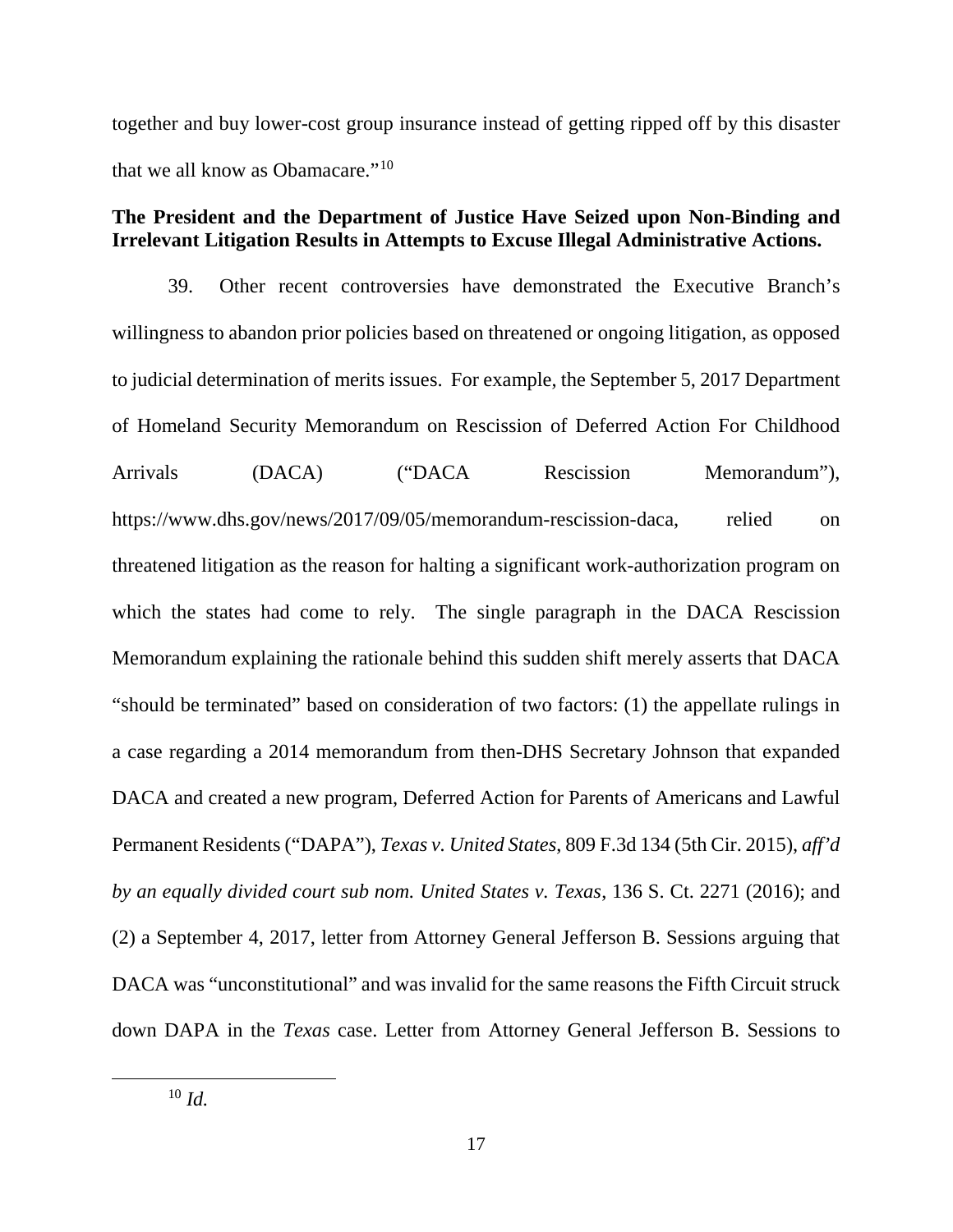Acting Secretary Elaine Duke, https://www.dhs.gov/sites/default/files/publications/17\_0904\_DOJ\_AG-letter-DACA.pdf.

40. Another recent example where the government reversed tactics before adjudication on the merits is the settlement agreement entered into in *Defense Distributed v. United States Department of State*, No. 15-CV-372 RP (W.D. Tex.). There, the government successfully prevented a plaintiff website owner who sought to distribute 3-D printed gun plans on the internet from prevailing on preliminary injunction. *Defense Distrib. v. United States Dep't of State*, 838 F.3d 451, 461 (5th Cir. 2016), *cert. denied*, 138 S. Ct. 638 (2018). Nevertheless, in June 2018, the government entered into a settlement agreement with the plaintiff that would allow publication of the plans, apparently without notifying Congress as required under the applicable export-control statute. *See* "Engel Decries State Department Policy to Allow 3-D Gun Printing," Press Release (July 20, 2018), https://democrats-foreignaffairs.house.gov/news/pressreleases/ engel-decries-state-department-policy-allow-3-d-gun-printing. While the government relied on ongoing rulemaking to justify this action, the rulemaking is not final and the government has not offered any adequate reason supporting its decision to grant Defense Distributed a "temporary modification" of the existing rule.

41. These hasty and ultra vires acts have required Maryland to move decisively to protect its interests in response to the President and Attorney General's unwillingness to enforce validly enacted laws. *See, e.g.*, *Regents of the Univ. of Cal. v. United States Dep't of Homeland Sec.*, No. 17-0523518-15068 (N.D. Cal. Sept. 11, 2017) (Maryland's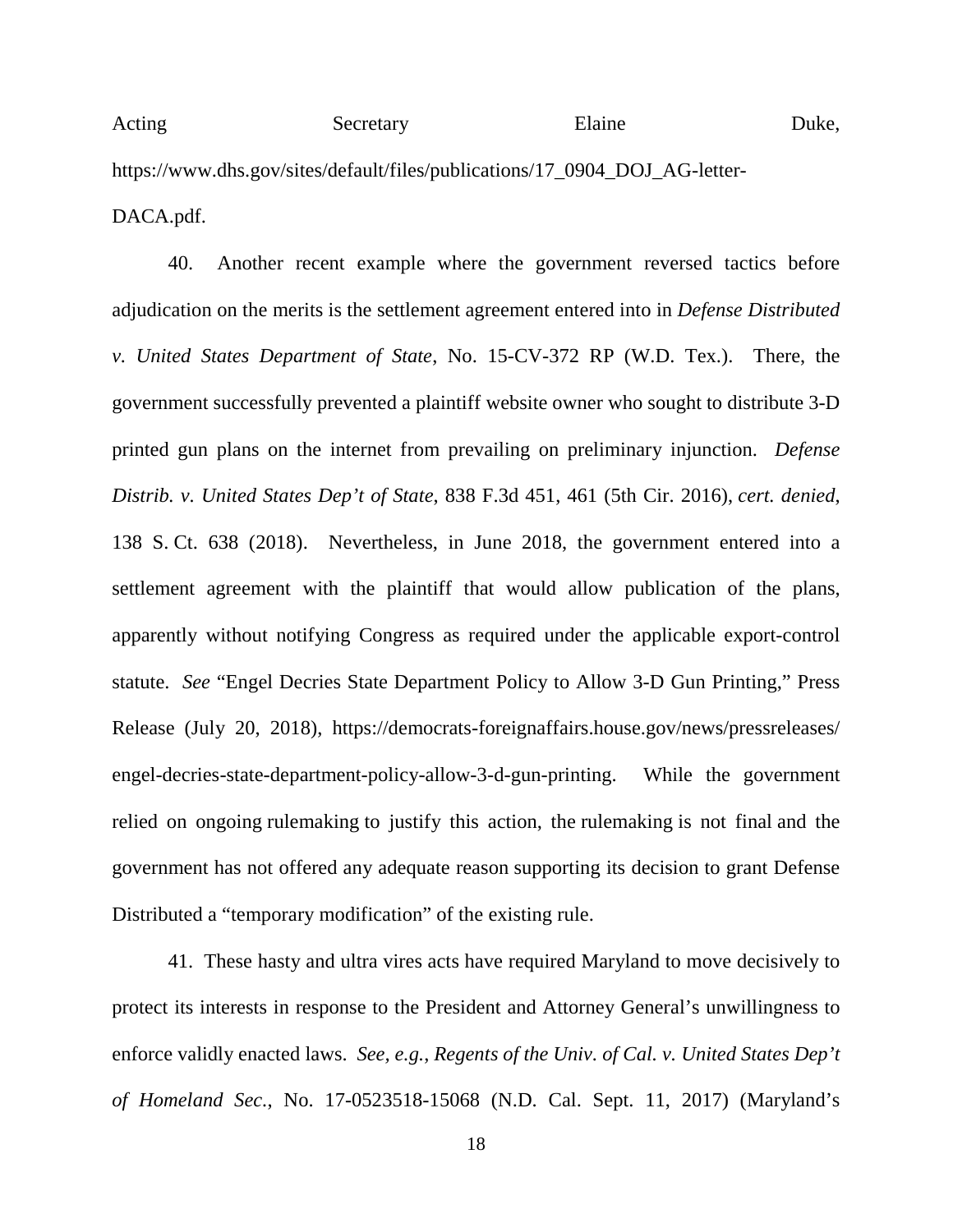challenge to the DACA Rescission Memorandum); *Washington v. Department of State*, No. 2:18-cv-01115, (W.D. Wash. July 30, 2018) (Maryland's challenge to the State Department's Settlement Agreement with Defense Distributed).

42. It is in this context of open hostility to enforcement of the Affordable Care Act and a demonstrated willingness to seize upon the threat or pendency of litigation, regardless of merit, as an excuse to abandon long-held administrative enforcement policies, that Attorney General Sessions announced his decision not to defend 26 U.S.C. § 5000A(a), the guaranteed issue, community rating, and prohibition on pre-existing condition exclusions provisions. Combined with the President's past actions, Attorney General Sessions's decision not to defend the Affordable Care Act in the Texas litigation threatens the continued viability of some of its major provisions and presents an imminent risk that the Defendants will not enforce the guaranteed issue, community rating, and prohibition on pre-existing condition exclusions provisions, which the administration has argued must fall along with the minimum coverage requirement it now asserts is the lynchpin of the Act's constitutionality.

### **Maryland Is Harmed by Any Threat to the Viability of the Affordable Care Act**

43. Maryland has fundamentally altered its healthcare delivery, healthcare payment, and insurance regulatory schemes in reliance on the provisions of the Affordable Care Act. Through executive action and legislation enacted beginning in 2011, Maryland established the Maryland Health Care Reform Coordinating Council and the Governor's Office of Health Care Reform; brought the State's health insurance laws into compliance with new federal consumer protections; and standardized the health insurance premium rate review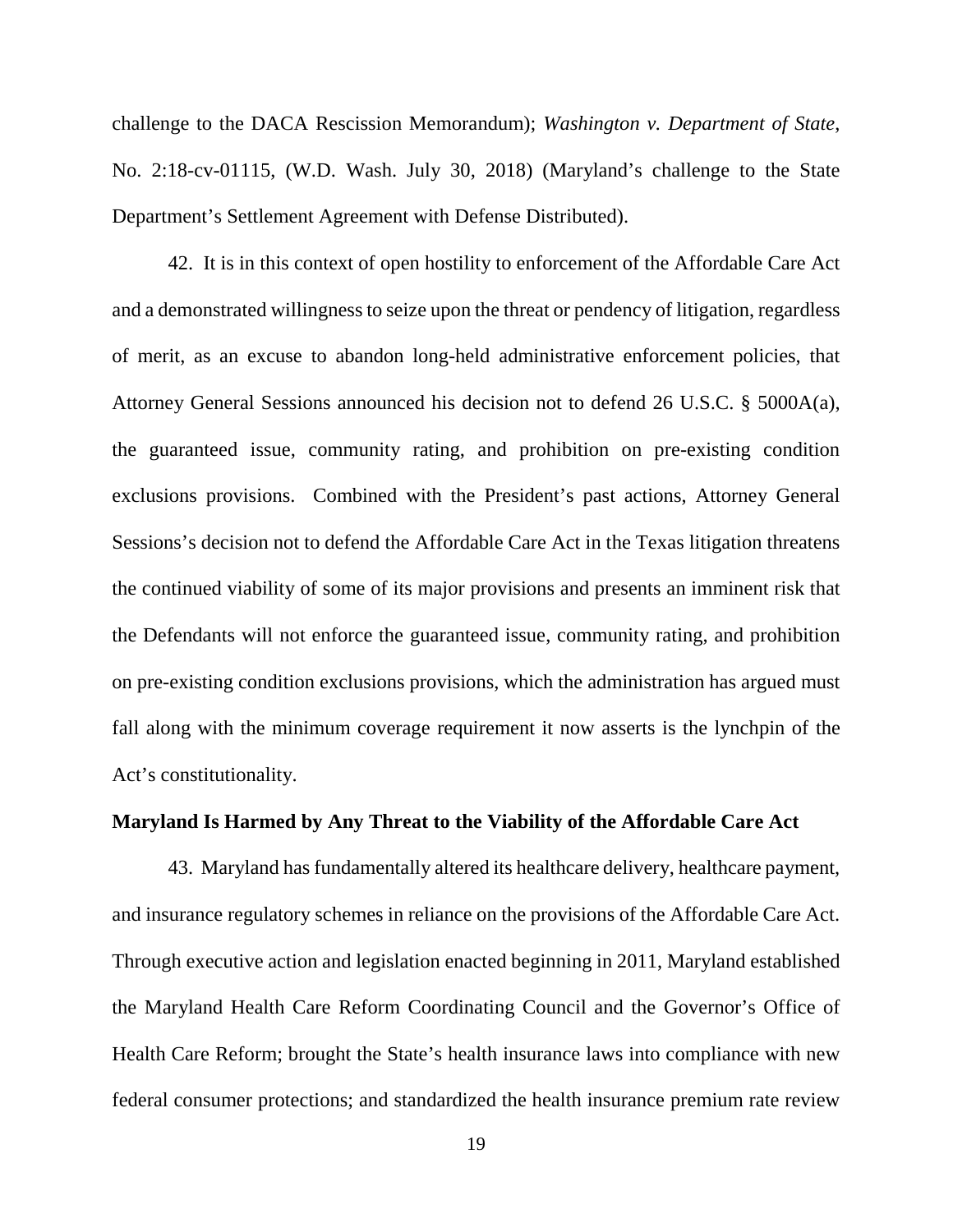and approval process. Maryland also established the Maryland Health Benefit Exchange to develop and operate the Individual Exchange and the Small Business Health Options Program Exchange; established a funding stream for Maryland Health Benefit Exchange; expanded Medicaid coverage for low-income individuals; provided for the transfer of Maryland Health Insurance Plan ("MHIP") members to other coverage and the dissolution of MHIP; established Maryland Health Connection, Maryland's online insurance exchange, which went live in October 2013; and established a time-limited State Reinsurance Program for 2015 and 2016. Furthermore, Maryland established the Maryland Health Insurance Coverage Protection Commission to monitor and assess potential and actual federal changes to the Affordable Care Act, Medicaid, the Maryland Children's Health Program, Medicare, and the Maryland All-Payer Model and provide recommendations for State and local action to protect access to affordable health coverage; eliminated prescription drug coverage for Medicare-eligible State of Maryland retirees and their dependents to coincide with the closing of the so-called donut hole under the Affordable Care Act; and entered into the new Total Cost of Care Model with Centers for Medicaid and Medicare Services ("CMS").

44. These investments are put at risk by the President's and Attorney General's pronouncements that they believe the Affordable Care Act's major market reforms are unconstitutional. Given the contradictory positions of Congress and the Executive, Maryland is left without clear guidance whether public dollars are better spent investing in market reforms compatible with the Affordable Care Act, such as Maryland's Section 1332 reinsurance program, or in re-establishing needed consumer protections in the Maryland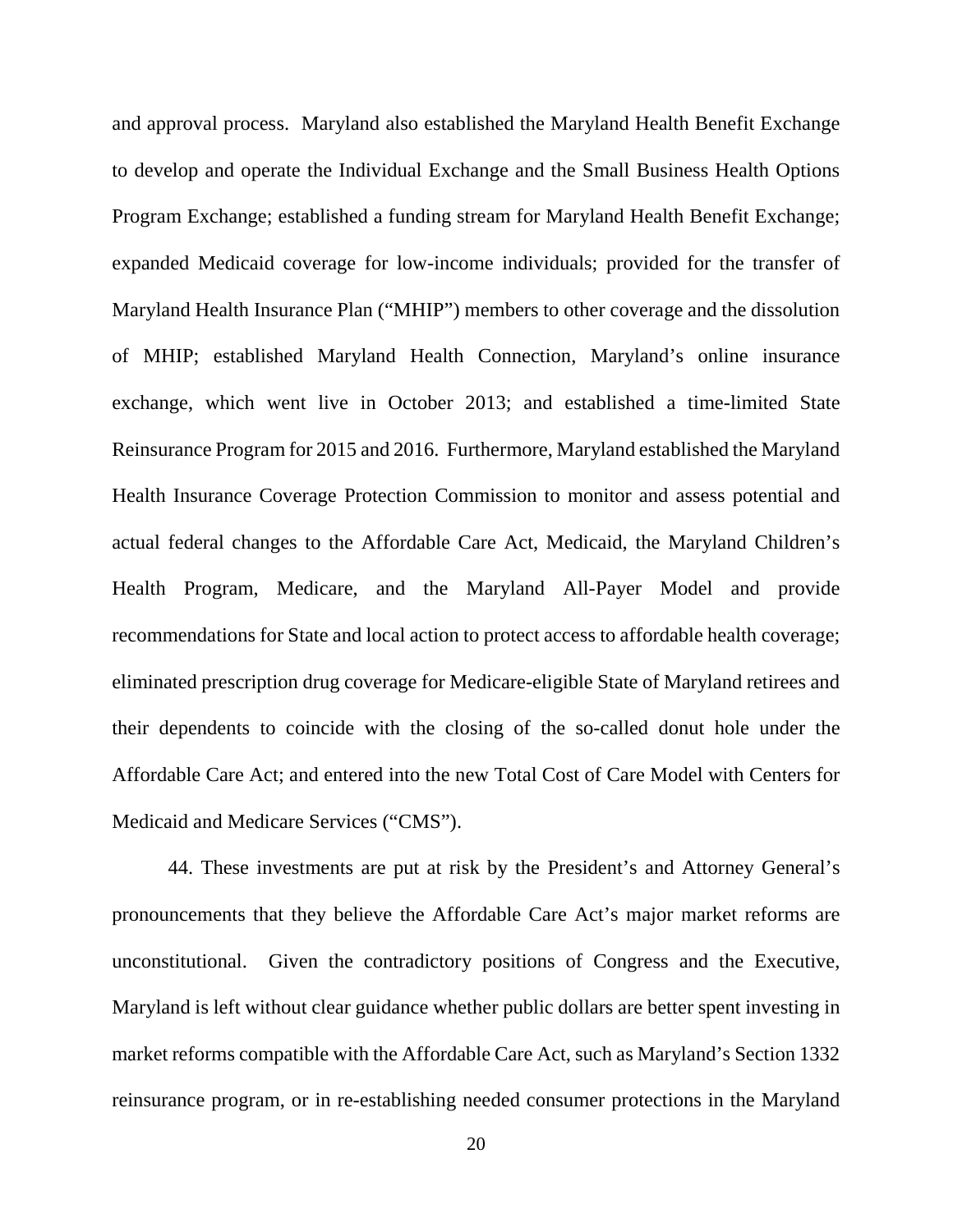insurance market, which are unlikely to be as effective as uniform federal law. This uncertainty could result in the inefficient use and waste of public funds.

45. The effect of eliminating the Affordable Care Act would be destabilizing across the entire healthcare market in Maryland and would specifically damage the administration of Medicare in Maryland, a model program that pre-dated the Affordable Care Act. Even if the Affordable Care Act is only partially invalidated, any significant disruption in the federal government's administration of the Affordable Care Act will increase uncompensated care costs and therefore directly harm Maryland. From 1977 through 2014, Maryland operated an all-payer hospital reimbursement demonstration project that was authorized by Section 1814(b)(3) of the Social Security Act. In an all-payer system, all payers of hospital costs, including insurers, consumers, and governments, pay the same rate for services. In 2014, given the availability of new waiver authority specifically permitting all-payer models under Section 1115A(b)(2)(B)(xi) of the Social Security Act, newly enacted as part of the Affordable Care Act, Maryland elected to no longer be reimbursed under the terms of the prior program and to discontinue its prior demonstration project. Instead, Maryland entered into a new agreement with the federal government to allow Medicare reimbursement through its all-payer system consistent with the requirements of the Affordable Care Act (the "Maryland All-Payer Model"). Maryland has engaged in continued cooperation with the federal government. Recently, Maryland and CMS announced the latest iteration of this program, the Total Cost of Care Model, which is set to run between 2019 and 2023. The Maryland Total Cost of Care Model builds on the success of the Maryland All-Payer Model by creating greater incentives for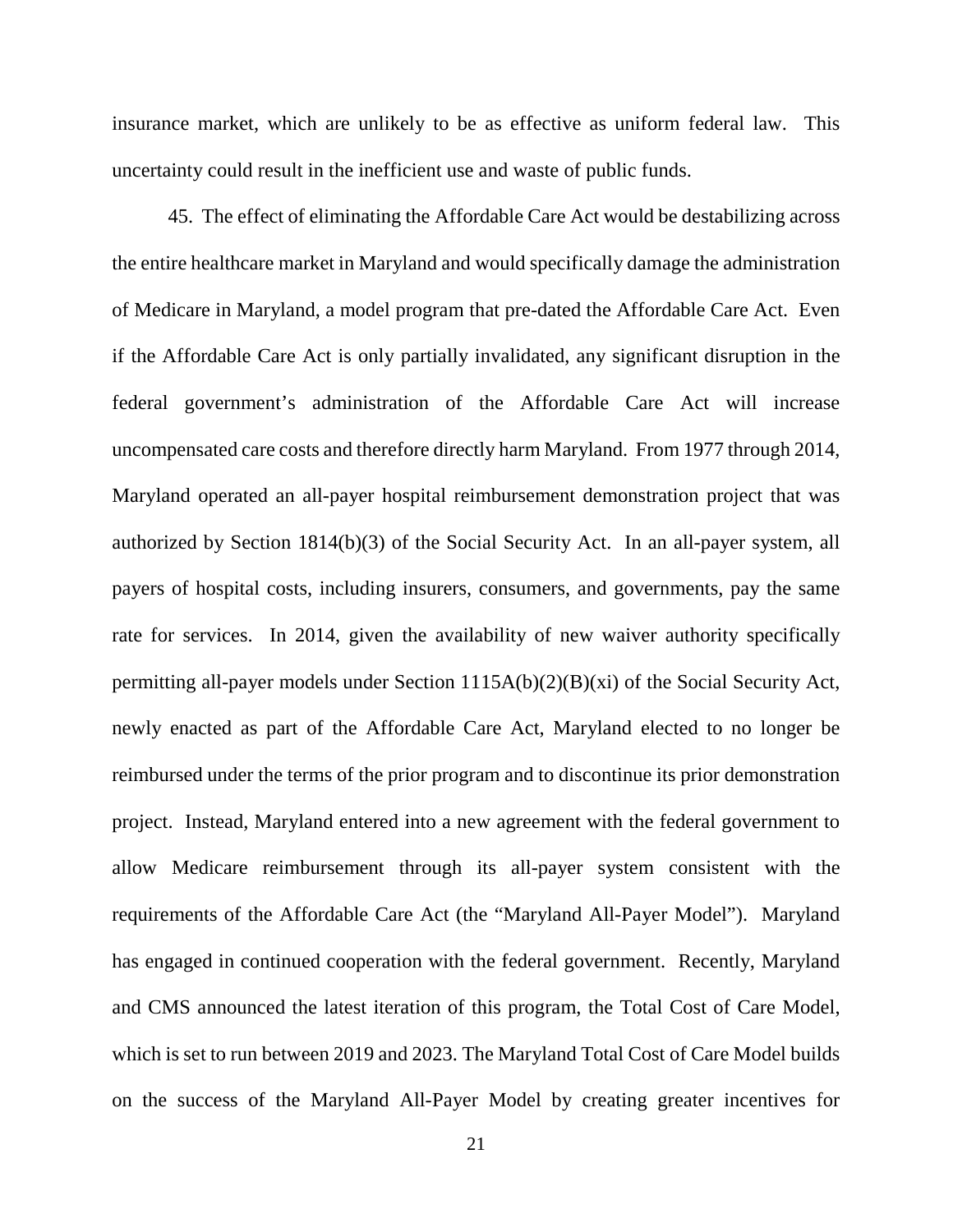healthcare providers to coordinate with each other and provide patient-centered care, and by committing the State to a sustainable growth rate in per capita total cost of care spending for Medicare beneficiaries. Maryland is a payer in the system through its participation in Medicaid and state supplemental programs, and through the operation of its self-insured employee and retiree health benefit plans. Elimination of this program would be immediately disruptive to the payment system for all Maryland hospitals, and all Maryland payers, including Medicaid and Medicare, in Maryland.

46. Under the Maryland All-Payer Model, Maryland agreed to limit all-payer per capita hospital growth, including inpatient and outpatient care, to 3.58 percent. Maryland also agreed to limit annual Medicare per capita hospital cost growth to a rate lower than the national annual per capita growth rate per year for 2015 – 2018. Moreover, the Maryland system may serve as a model for other states interested in developing all-payer payment systems. Under this model, it was estimated that Medicare would save at least \$330 million over the next five years. Recent data indicates that actual savings will exceed that projection: already Maryland has achieved an estimated \$429 million in total Medicare hospital savings to date.

47. The Total Cost of Care Model sets Maryland on course to achieve fixed amounts of savings to Medicare per capita total cost of care during each model year between 2019 and 2023. The Model's financial targets are structured to obtain a total of over \$1 billion in Medicare total cost of care savings by the fifth performance year of the Model. Improvement in quality of care will also help Maryland to meet the model cost of care targets.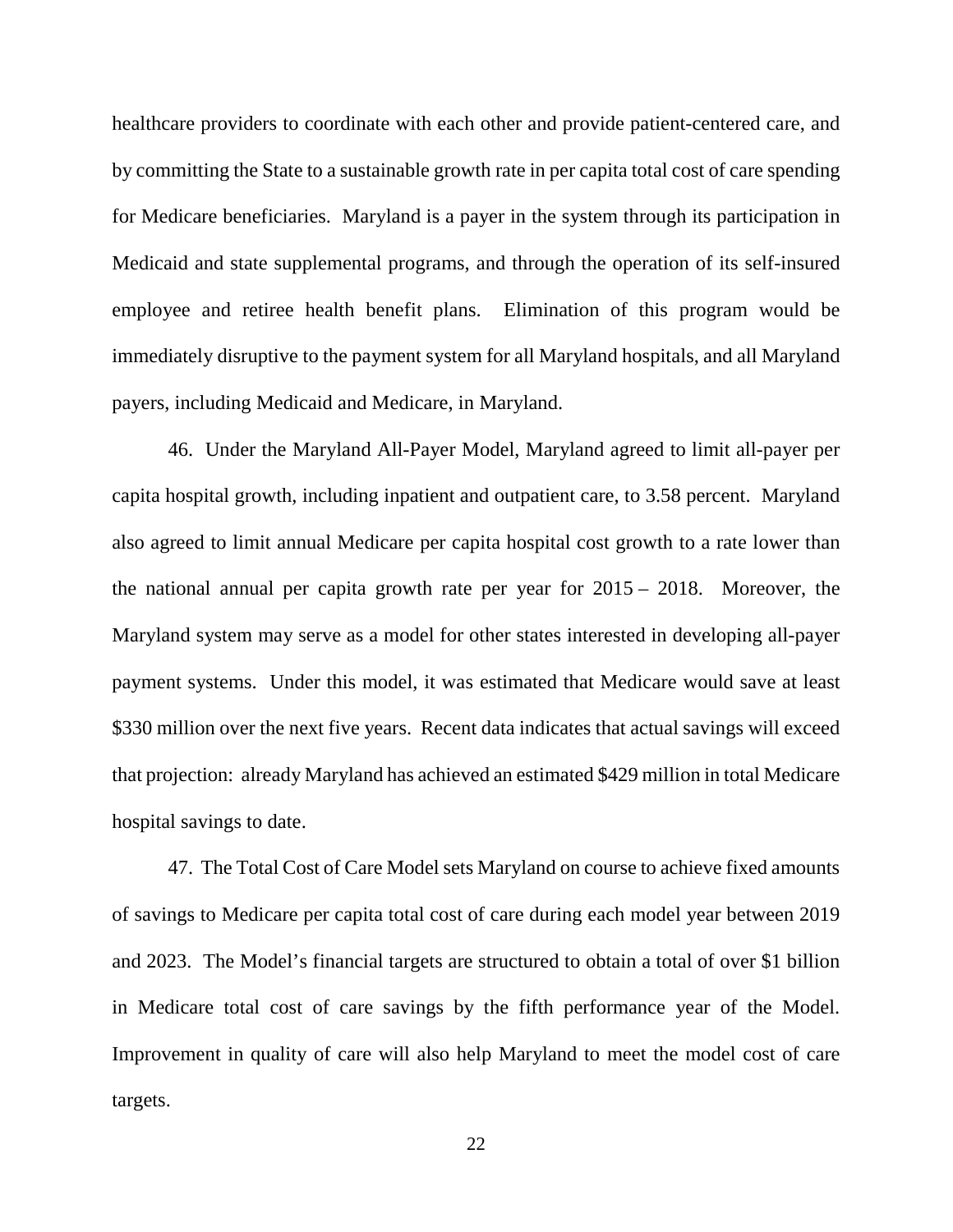48. Any disruption of the existing healthcare market that would lead to increased uncompensated care, including lower enrollment due to consumer confusion surrounding the implementation of the Government's decision not to enforce some or all of the Affordable Care Act; administrative disruption or delay of tax-credit assistance; or the ability of self-insured plans (which are governed by federal, not state law) to exclude coverage of pre-existing conditions, will harm Maryland because of its unique all-payer system. Under the current Maryland agency policy, uncompensated care for all Maryland hospitals is funded by a statewide pooling system in which regulated Maryland hospitals draw funds from the pool if they experience a greater-than-average level of uncompensated care and pay into the pool if they experience a less-than-average level of uncompensated care. This policy ensures that the cost of uncompensated care is shared equally across all the hospitals within the system. Thus, when uncompensated care increases, hospital rates increase accordingly, and payers must pay increased rates. Because of the coverage expansions under the Affordable Care Act, including the new availability of health insurance to those who were previously excluded because of pre-existing conditions and the expansion of Medicaid, the Maryland regulatory agency reduced the statewide uncompensated care pool assessment from 7.23 percent to 6.14 percent to reflect the impact of the Affordable Care Act in the first year. Maryland Health Servs. Cost Review Comm'n, "Final Recommendations for the Uncompensated Care Policy for Rate Year 2018" (July 12, 2017), http://www.hscrc.state.md.us/Documents/commission-meeting/2017/HSCRC-Public-pre-cm-Packet-2017-7-7.pdf. Recently, with full experience of claims rates under the Affordable Care Act, agency staff recommended a rate reduction to 4.51 percent for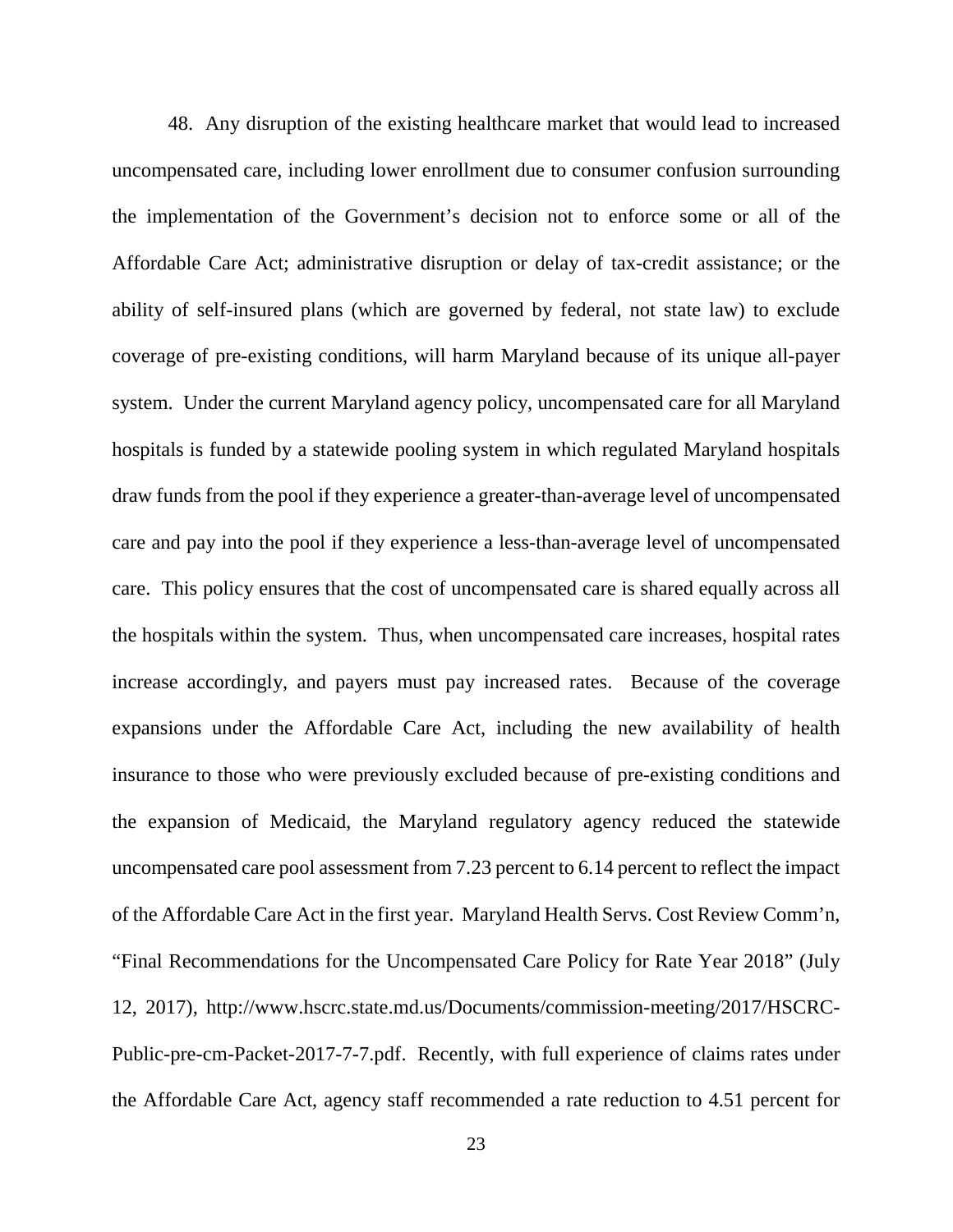rate year 2018. *Id.* Because Maryland is a payer of hospital rates, Maryland is directly injured by any increase to the uncompensated care rate that will occur if the uninsured population in Maryland increases.

49. Partial or total invalidation of the Affordable Care Act would also have destabilizing effects on the market for individual insurance. Although Maryland has enacted free-standing provisions to implement the Affordable Care Act, the elimination of the guaranteed issue provision in other states or on a nationwide basis may cause significant destabilization in the Maryland market. The guaranteed issue provision operates independently from the minimum coverage requirement; markets that have adjusted and no longer need the minimum coverage requirement for stability could still be negatively affected if the guaranteed issue provision is eliminated. *See* "Brief Amici Curiae for Economic Scholars in Support of the Intervenor-Defendants," ECF No. 150, 11-12; 27-31, *Texas v. United States of America*, 18-00167 (N.D. Tex. June 14, 2018) (discussing how guaranteed issue and community rating provisions support insurance markets independently of any minimum coverage requirement). The interconnectedness of state economies limits the efficacy of any solution chosen by a state that departs substantially from policies adopted by other states. In the 1990s, a number of states attempted to address an increasing lack of access to individual insurance for sicker residents by enacting reform packages including "guaranteed issue" requirements. *See* Len M. Nichols, *State Regulation: What Have We Learned So Far?*, 25 J. Health Pol., Pol'y & L. 175, 188 (2000). Several of the states that attempted to institute these reforms saw insurance providers pick up stakes and cease participation in those states' insurance markets because they could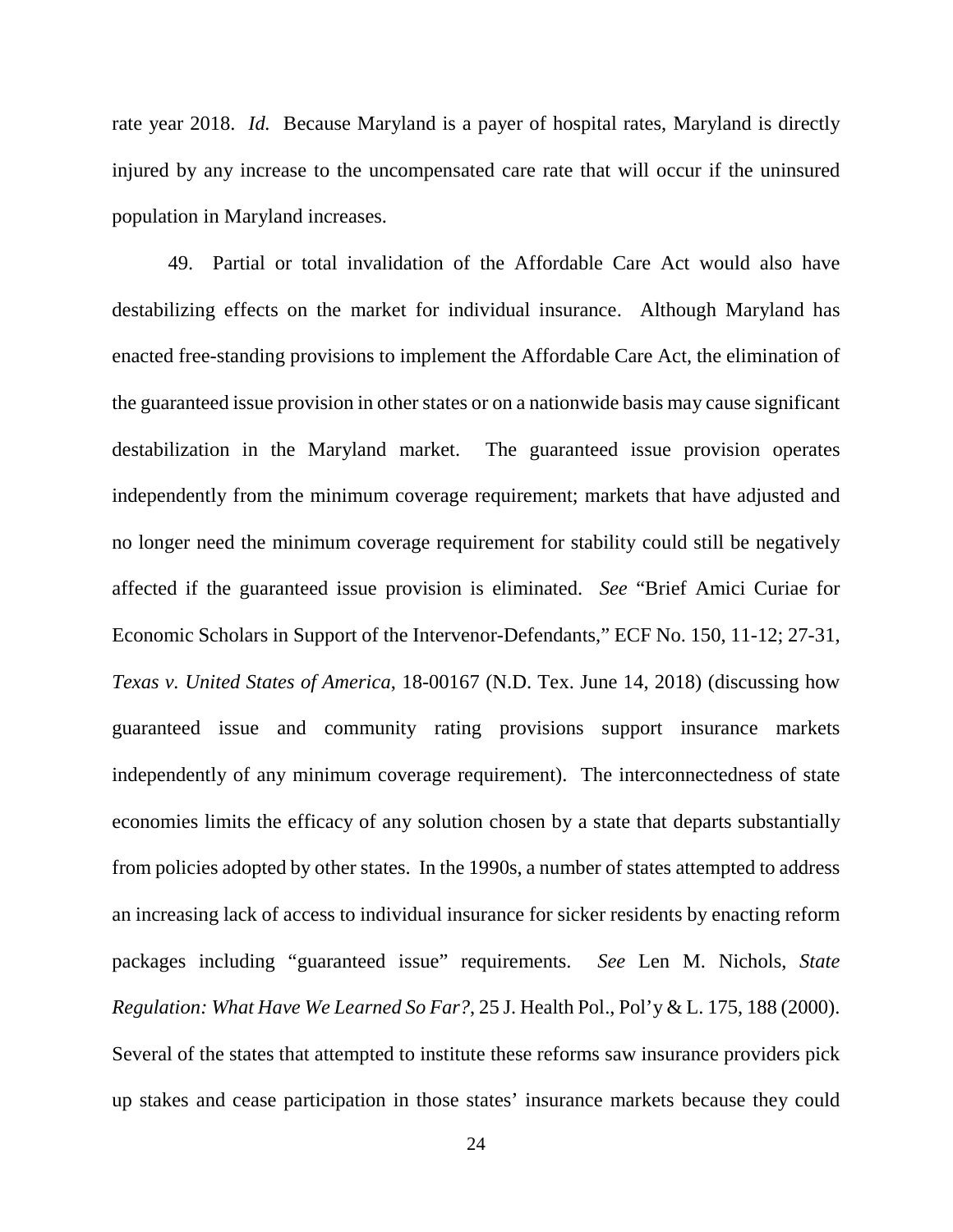continue to do business in states who had not implemented reforms. In Kentucky, for example, 40 insurers departed the Commonwealth, leaving only two remaining providers to serve the statewide market, after the reforms were instituted in 1994. *See* Adele M. Kirk, *Riding the Bull: Experience with Individual Market Reform in Washington, Kentucky, and Massachusetts*, 25 J. Health Pol., Pol'y & L. 152 (2000). When national carriers can avoid exposure to such losses by simply ceasing to participate in reformed markets, states are forced to abandon wanted policies. *See id.* at 133, 136-37, 152, 158; Nancy C. Turnbull, *et al.*, *Insuring the Healthy or Insuring the Sick? The Dilemma of Regulating the Individual Health Insurance Market: Short Case Studies of Six States*, Feb. 2005, at 7. Maryland currently has only four carriers approved to issue plans in the individual insurance market; three of those carriers belong to the same corporate family. *See* Maryland Ins. Admin., *Carriers with Approved Individual Health Benefit Plans in Maryland* (Dec. 8, 2017), http://www.mdinsurance.state.md.us/Consumer/Documents/publicnew/indmktcarriers.pd f. In thirteen counties in Maryland, CareFirst is the only carrier offering qualified health plans in the Exchange, and, therefore, the only participant in the individual insurance market. The exit of a single carrier could have significant effects.

50. Another source of risk is the ongoing investment Maryland is making in optimizing its implementation of the Affordable Care Act. The Centers for Medicare and Medicaid Services recently approved Maryland's application for a waiver under Section 1332 of the Social Security Act, which was also added by the Affordable Care Act, to establish a state-based reinsurance program to assist in the individual market. As part of that program, the Maryland General Assembly passed two bills, H.B. 1782 and H.B. 1795,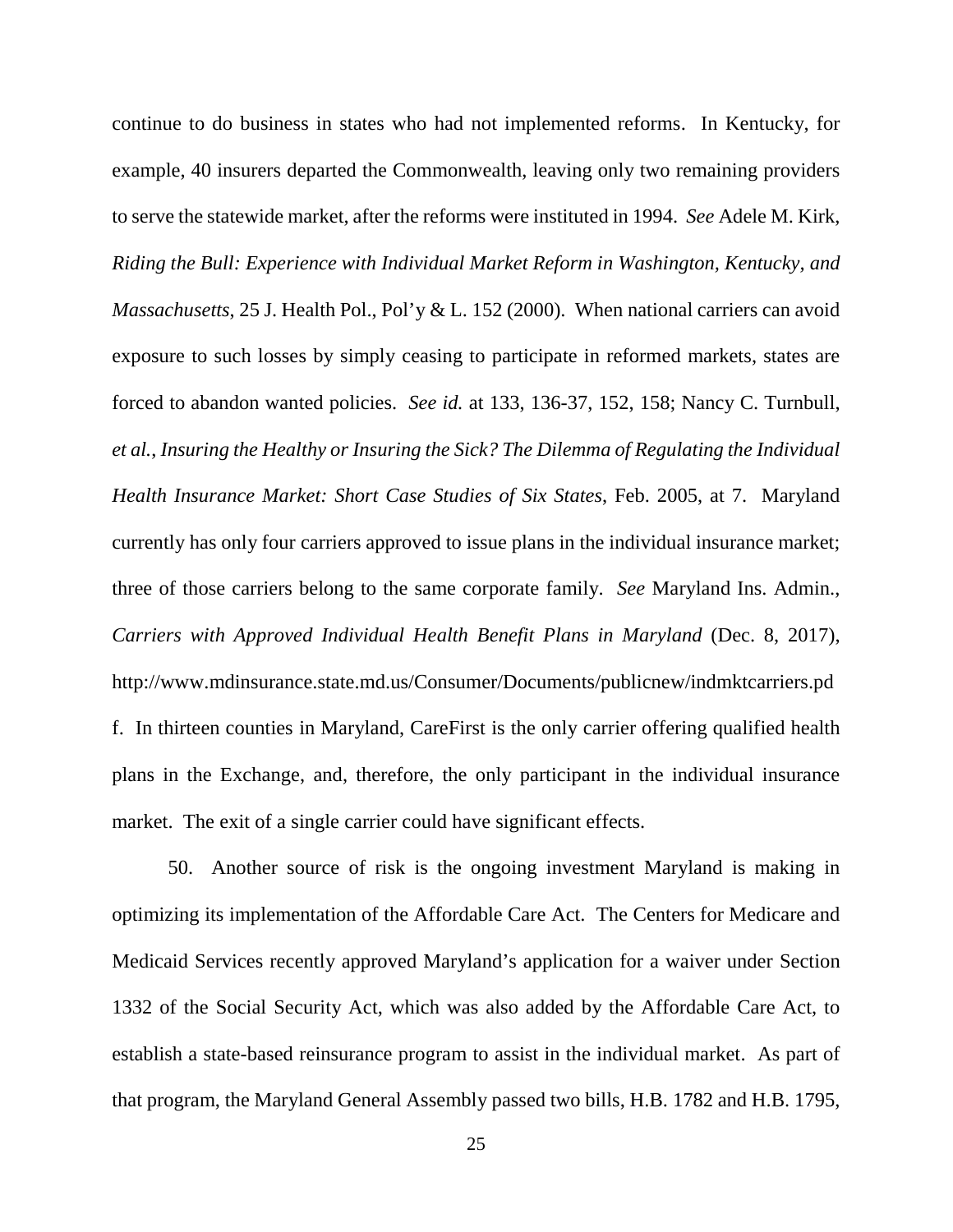to create a program that would assess a 2.75% fee on insurers and pay a guaranteed level of state reinsurance to insurers offering plans on the Health Benefit Exchange. The legislation mandated that the program "be designed to mitigate the impact of high-risk individuals on rates in the individual insurance market inside and outside the Exchange." Md. Code Ann., Ins. § 31-117(b) (LexisNexis 2018). Significant administrative effort was expended on the waiver application and is currently being expended on the implementing regulations, which will need to be promulgated well before January 1, 2019. A rate review hearing will be held on September 17, 2018; new approved rates incorporating the reinsurance program will be issued thereafter. *See also*, https://www.marylandhbe.com/policy-legislation/public-comment/state-reinsurance-

program/ (listing schedule for public comment and hearing process). H.B. 1782 additionally requires a study of potential future market reforms under different provisions of the Act. The required study was estimated by the Department of Legislative Services to cost at least \$100,000 in state funds. If the President and Attorney General's view about the constitutionality of Section 5000A(a) and the guaranteed issue, community rating, and prohibition on pre-existing condition exclusions provisions were to prevail, the utility of Maryland's current effort would be significantly undermined because the "impact of highrisk individuals on rates in the individual insurance market" will be markedly different in the absence of those provisions because of macro-effects from the nationwide insurance market, including the possibility that Maryland could see an influx of high-risk individuals from states with fewer state-based protections. For example, West Virginia is a border state of Maryland and it is a plaintiff state seeking an injunction to suspend application of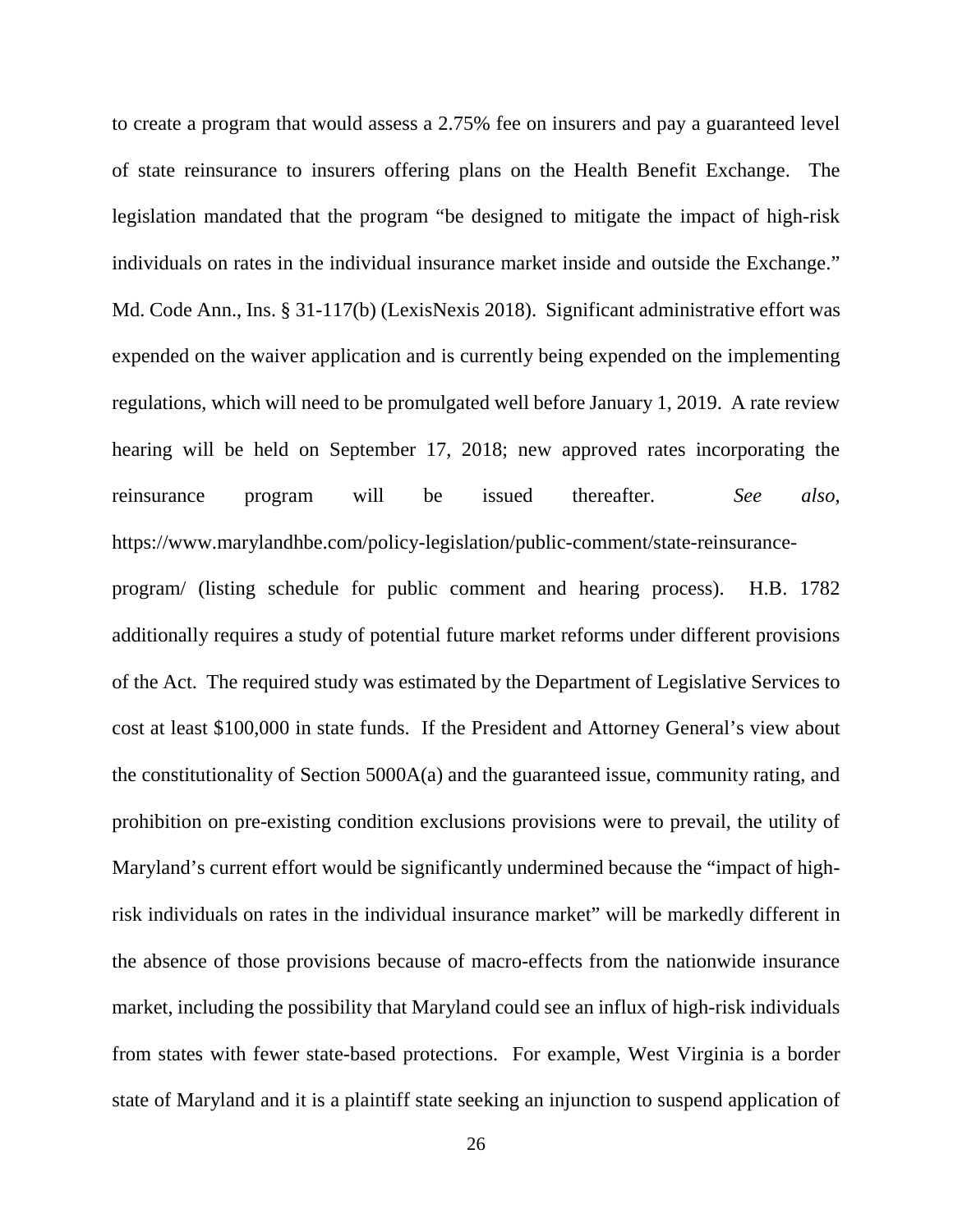the Affordable Care Act to its citizens in *Texas v. United States*, No. 18-00167 (N.D. Tex.). Without the needed reforms the State is already pursuing, Maryland will be forced to replan and re-expend funds to achieve the legislative goal of stabilizing the individual market.

51. In addition to potentially wasting public effort and funds in pursuit of programs that could disappear or become unworkable if the Affordable Care Act were to be invalidated in part or in whole, Maryland also faces uncertainty about whether it will need to resurrect abandoned programs to provide necessary minimum consumer protections, to fill the void that would be left if the President and the Attorney General were to succeed in their efforts to destroy the Act. One example of a program that may need to be reinstated is the Maryland Health Insurance Plan, or MHIP. For over a decade, Maryland operated MHIP, a high-risk pool offering subsidized coverage for medically uninsurable individuals. Because the Affordable Care Act's prohibition on the denial of coverage for a pre-existing health condition eliminated the need for MHIP, legislation repealed MHIP and the assessment on hospital rates used to operate and administer MHIP. If MHIP were to be reinstated, the funding mechanism Maryland formerly used may no longer be available because of the changes in Maryland's all-payer system. In fiscal year 2014 (the last full year of the program), MHIP expenditures totaled \$137.3 million.

52. In response to the Affordable Care Act, Maryland also repealed other provisions of State law that may need to be reinstated if the President and Attorney General's view were to prevail. For example, Maryland had a provision that required group insurance policies to allow insured individuals whose coverage is terminated to obtain from the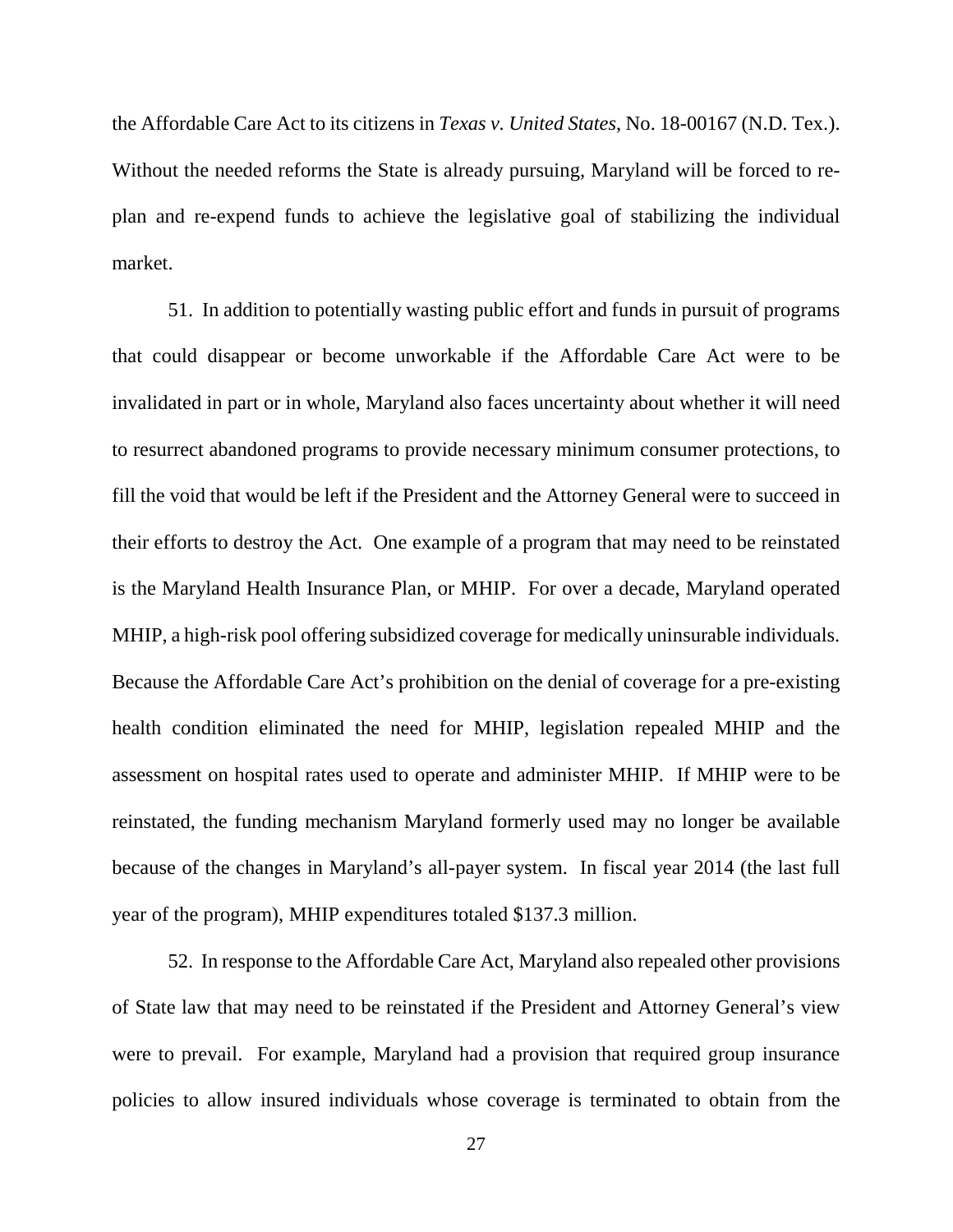insurer an individual policy, known as a conversion policy. These provisions were repealed because, under the Affordable Care Act, an individual who loses coverage at any time during the year may enroll in individual coverage through the Health Exchange. However, if the guaranteed issue, community rating, and prohibition on pre-existing condition exclusions provisions of the Affordable Care Act are no longer in force, Maryland will need to re-evaluate its regulation of this sector to ensure Marylanders continue to have adequate access to health insurance when switching between large group, self-insured, small group, and individual markets. Substantial administrative effort will need to be devoted to reviewing Maryland's statutes and regulations to address any such scenarios not covered under the current laws, which were meant to work in tandem with federal protections.

53. Advanced premium tax credits ("APTC") are calculated based on a formula that assumes insurers will proceed by community rating, not individually medically underwritten rates. Currently, the Internal Revenue Service calculates APTC amounts even for state-based exchanges as part of the Federal Data Services Hub through the Premium Tax Credit Computation Engine. Internal Revenue Serv., "Internal Revenue Manuals 25.21.3, IRS Role in Supporting Affordable Care Act, Marketplace Eligibility Determinations and Reporting Requirements" at 25.21.3.3 (January 5, 2017), https://www.irs.gov/irm/part25/irm\_25-021-003. If these calculations are discontinued or modified by the federal government due to the Executive's expressed position that the community rating provisions of the Affordable Care Act are unconstitutional, Maryland will incur additional costs. Maryland administers its own Exchange through a website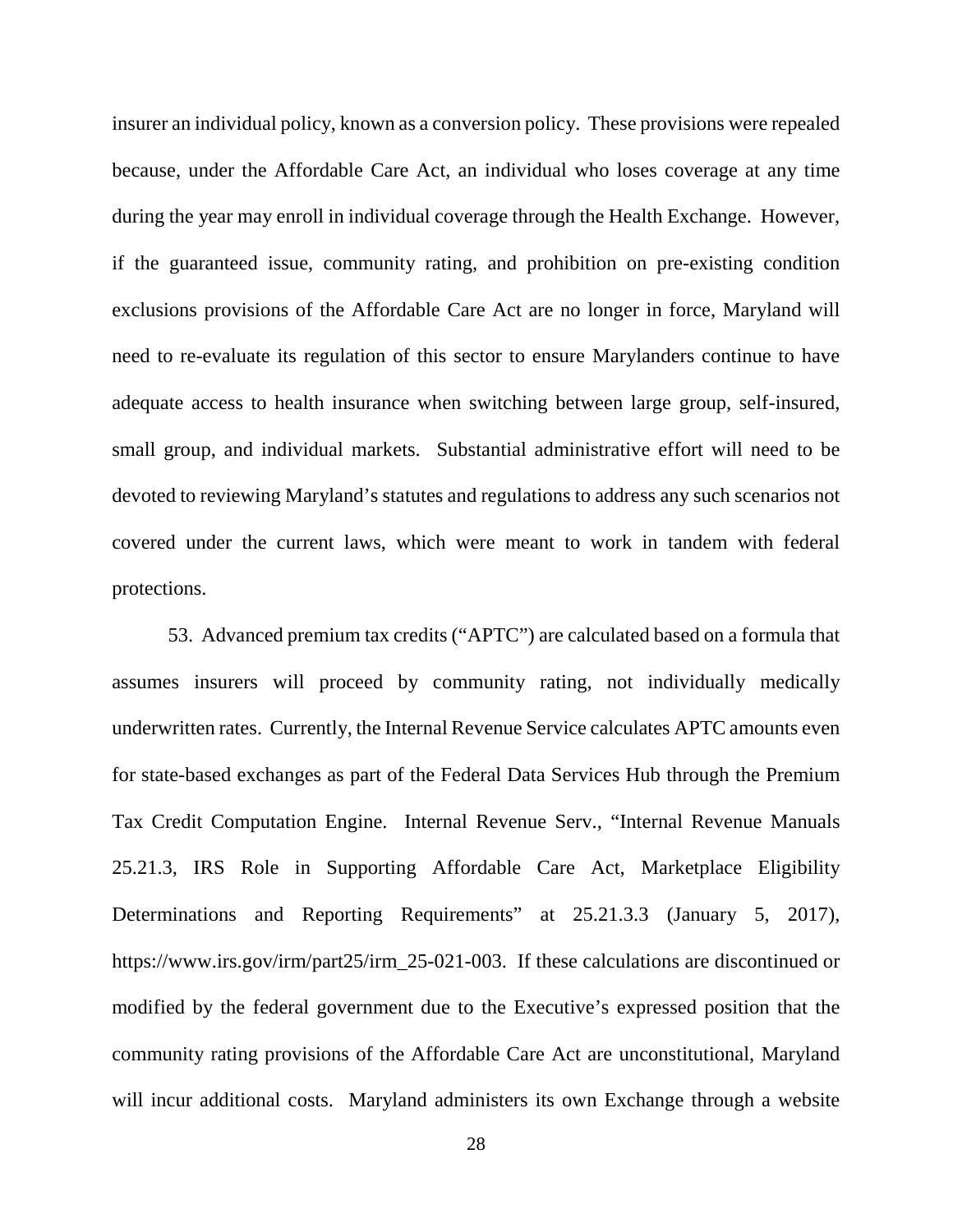called Maryland Health Connection. If, because of the Executive's position that portions of the Affordable Care Act are no longer constitutional, the Internal Revenue Service eliminates or changes the Premium Tax Credit Computation Engine, or Health and Human Services eliminates the Premium Tax Credit Computation Engine from the Federal Data Services Hub, Maryland Health Connection's applications and interfaces would need to be updated, at substantial cost for Maryland. For example, in Fiscal Year 2017, Maryland expended \$3.5 million in combined state and federal funds to provide enhancements to the Maryland Health Connection system and a similar outlay could be necessary to support any such changes.

54. These programmatic uncertainties pose a risk of injury to Maryland's financial well-being. Maryland maintains the highest-level bond rating, AAA, with three credit ratings agencies. As Maryland's Treasurer Nancy Kopp has explained, this distinction affirms Maryland's "longstanding commitment to prudent and proactive financial management and continuing overall fiscal strength" and allows Maryland "to continue to invest in our communities, notably our schools, libraries, institutions of higher education, healthcare facilities and cultural projects important to the residents of our State." http://www.treasurer.state.md.us/media/110051/bond\_rating\_release\_7\_24\_2018.pdf. One ratings agency, S&P Global Ratings, explained, "The state's continued practice of making proactive midyear adjustments to align the budget in case of slower thananticipated revenue growth will remain an important credit factor over the two-year outlook horizon, given Maryland's above-average economic dependence on federal government employment and spending." *Id.* Any actual or threatened decrease in federal

29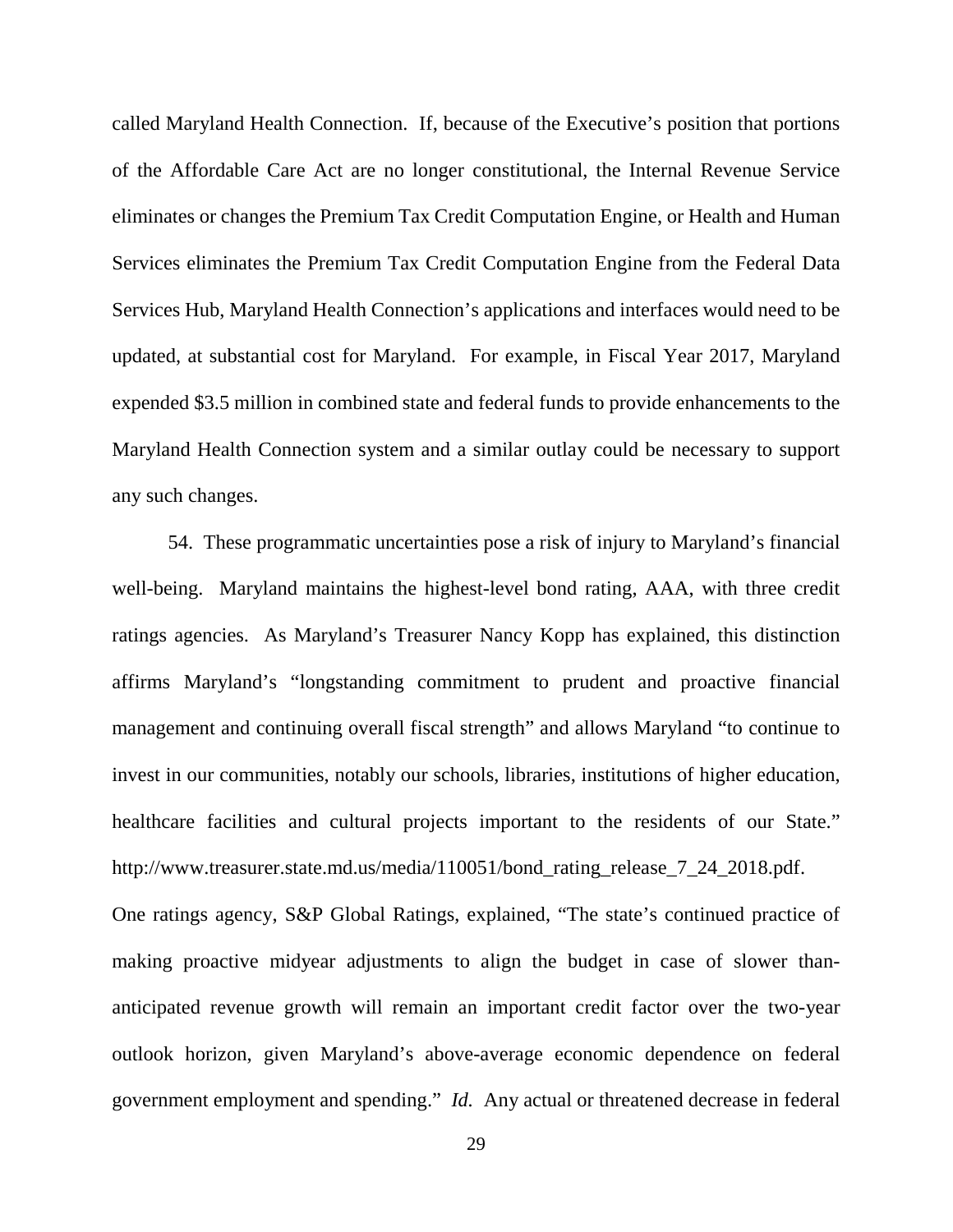spending requires Maryland to consider taking proactive financial management steps to maintain its bond rating, which could require either financial harm to Maryland or an inability to carry out desired programs to the fullest extent. Such costly measures may not be necessary if the current uncertainty is removed by the relief requested.

55. Moreover, Maryland, like any state, must choose between competing public policy priorities when working to balance its budget. Money allocated to certain programs, such as implementation of the current provisions of the Affordable Care Act, is unavailable for other uses, including adaptation to whatever provisions of the Affordable Care Act the federal government chooses to implement. Therefore, Maryland is additionally impacted by the need to seek bonds for projects, requiring payment of interest, and by lost investment income, which could be gained if revenue were not expended.

56. The uncertainty caused by the President's and the Attorney General's pronouncements about the constitutionality of the Affordable Care Act are directly damaging to Maryland.

### **The Affordable Care Act Remains Constitutional Under** *NFIB***.**

57. Despite the President's and Attorney General's protestations to the contrary, the minimum coverage provision continues to meet the *NFIB* factors and, therefore, remains constitutional and there is no basis to bootstrap a claim that the community rating, prohibition on pre-existing condition exclusions, and guaranteed issue provisions should be held unconstitutional because they cannot be severed. In *NFIB*, the Supreme Court explained that the shared responsibility payment "looks like" a tax in several respects. *NFIB*, 567 U.S. 563-64. First, the requirement to pay is found in the Internal Revenue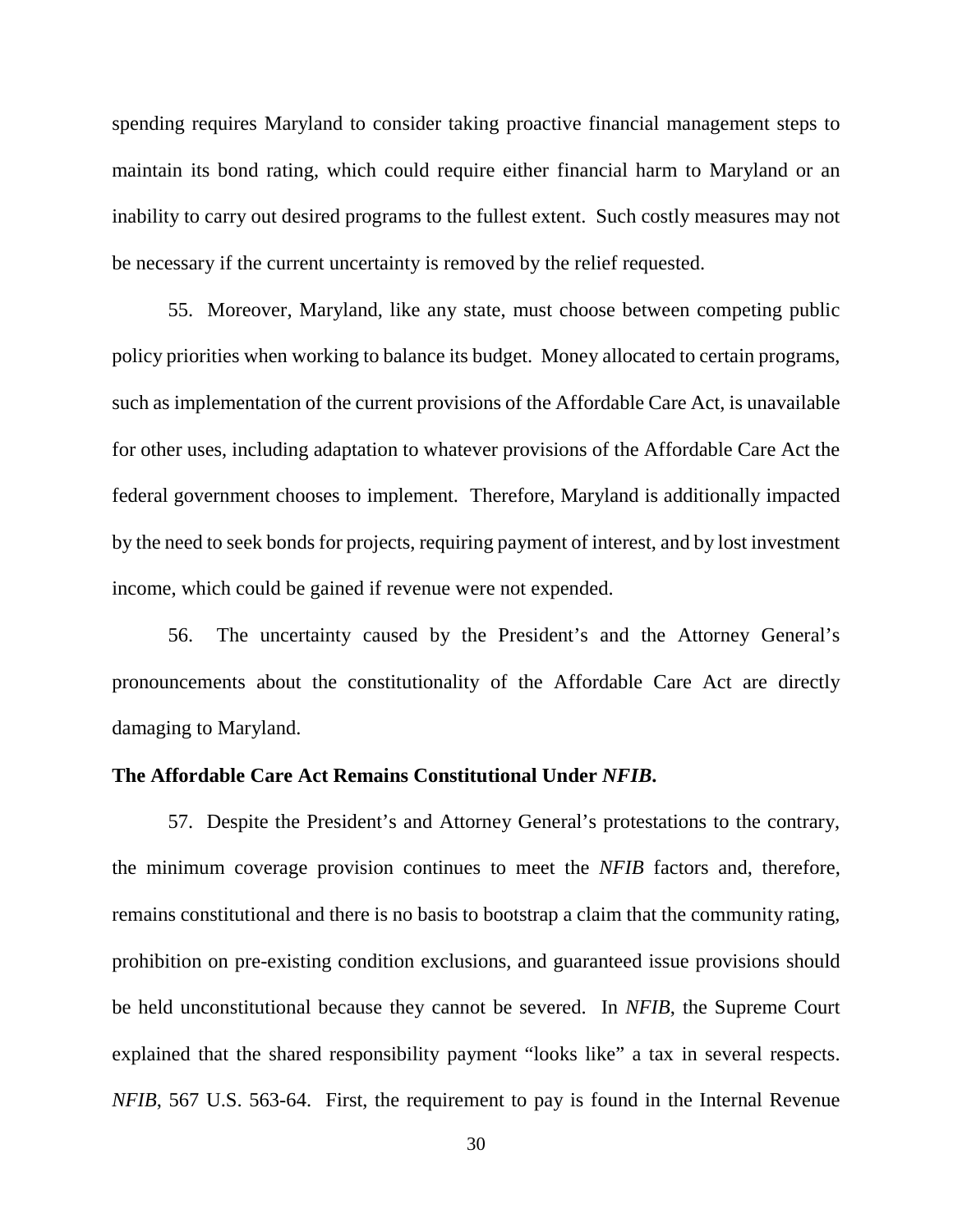Code and enforced by the IRS, which must assess and collect it "in the same manner as taxes." *Id*. The payment is based on "such familiar factors as taxable income, number of dependents, and joint filing status." *Id*. at 563. Second, the shared responsibility payment produces "at least some revenue for the Government." *Id*. at 564. Third, the payment is a tax and not a penalty because the tax amount would be far less than the cost of purchasing health insurance for those who make the "financial decision" to pay rather than purchase coverage. *Id.* at 566. The Supreme Court thus concluded that because it had a "duty to construe a statute to save it, if fairly possible, that § 5000A can be interpreted as a tax." *Id.*  at 574.

58. The Court relied on several tax-like features of the minimum coverage requirement in its determination that the payment constituted a tax, and the fact that the shared responsibility payment generated revenue was not central to the Court's constitutional determination. The Court noted that "[a]lthough the payment will raise considerable revenue, it is plainly designed to expand health insurance coverage," which is a perfectly valid exercise of Congress's taxing powers. *NFIB*, 567 U.S. at 567. If all non-exempt taxpayers made the "financial decision" to purchase insurance, the provision would not raise any revenue whatsoever. *Id*. at 566.

59. Setting the shared responsibility payment amount at zero does not transform an option to purchase insurance or pay a tax, as the *NFIB* Court understood § 5000A, into an unconstitutional mandate to purchase insurance. Under the Tax Cuts and Jobs Act amendment, citizens have the choice to purchase insurance or not, with a shared responsibility payment consequence of \$0 for year 2019. That is, non-exempt households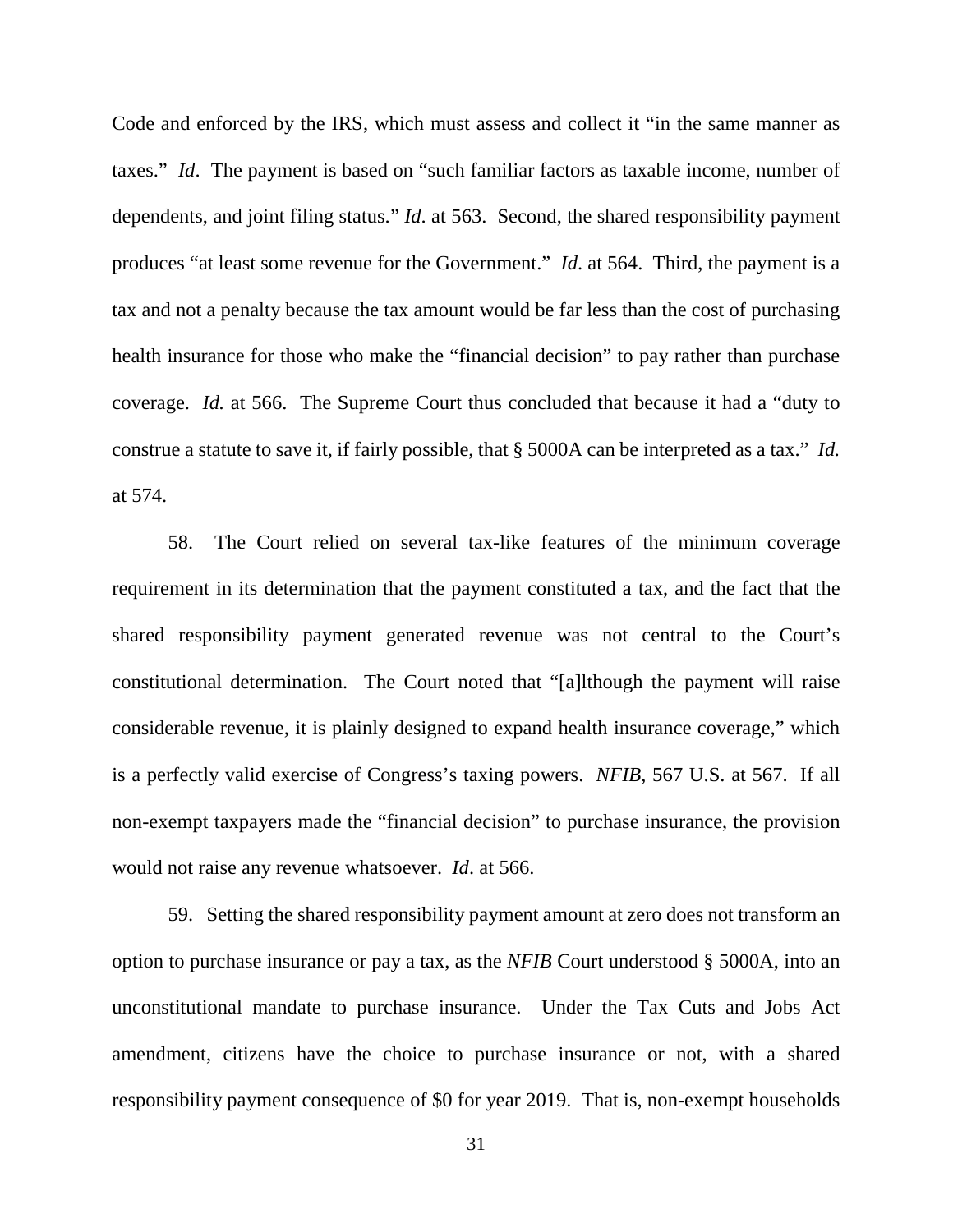under the amendment incur no additional expenses, and in fact their expenses are lower, if they choose not to purchase insurance.

60. The shared responsibility payment continues to maintain these tax-like characteristics. Because only the dollar amount of the shared responsibility payment was changed (and could be changed again), its provisions are still contained within the Internal Revenue Code and tied to household income and filing status, and non-exempt households can continue to make a "financial decision" as to whether to purchase insurance coverage. The shared responsibility payment will generate revenue beyond January 1, 2019, because the shared responsibility payment for the 2018 tax year is not due until April 15, 2019, and the IRS can collect the payment for 2018 by way of offsets until all sums due are collected.

61. As clearly expressed through the language of the Tax Cuts and Jobs Act and through the contemporaneous statements of those who voted on the legislation, Congressional intent was limited to modifying only the amount of shared responsibility liability incurred by an individual who failed to provide evidence of minimum coverage and did not extend to modification or repeal of any other portion of the Affordable Care Act. Therefore, if the amendment is determined to be unconstitutional, then striking the amendment would be the only action compatible with Congressional intent. Moreover, if the changes to the minimum coverage requirement were to render it unconstitutional and unenforceable, and the amendment is not struck, the minimum coverage requirement ought to be regarded as severable from the remainder of the statute, including the guaranteed issue, community rating, and prohibition on pre-existing condition exclusions provisions.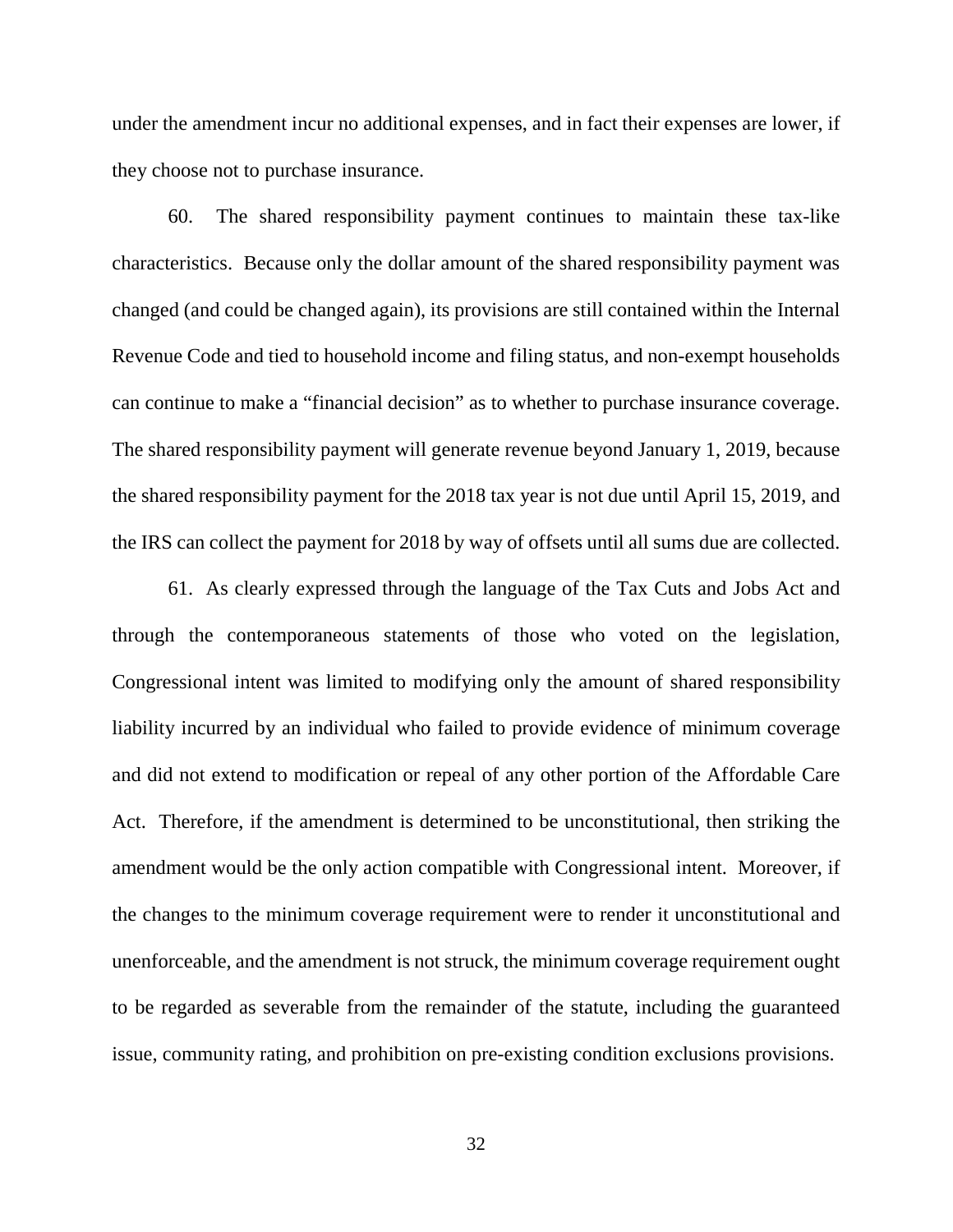#### **CLAIM FOR RELIEF**

### **Declaratory Judgment Act**

62. Plaintiff realleges and incorporates herein by reference every allegation and paragraph set forth previously.

63. An actual controversy presently exists between Maryland and the Defendants about whether key provisions of the Affordable Care Act, including but not limited to those codified at 42 U.S.C. §§ 300gg-1, 300gg-3, 300gg-4(a); 300gg(a)(1) and 300gg-4(b) are constitutional and enforceable.

64. Maryland is entitled to a declaration that the Affordable Care Act, including but not limited to those provisions codified at 42 U.S.C. §§ 300gg-1, 300gg-3, 300gg-4(a); 300gg(a)(1) and 300gg-4(b), is constitutional and enforceable, notwithstanding 26 U.S.C. § 5000A, as amended by the Tax Cuts and Jobs Act, or, in the alternative, that the portion of the Tax Cuts and Jobs Act amending 26 U.S.C. § 5000A(c) is unconstitutional.

#### **PRAYER FOR RELIEF**

WHEREFORE, the State of Maryland respectfully requests that this Court enter a judgment in its favor and against the Defendants, consisting of:

(a) a declaratory judgment, stating that the Affordable Care Act, including but not limited to those provisions codified at 42 U.S.C. §§ 300gg-1, 300gg-3, 300gg-4(a); 300gg(a)(1) and 300gg-4(b), is constitutional and enforceable, notwithstanding 26 U.S.C. § 5000A, as amended by the Tax Cuts and Jobs Act, or, in the alternative, that the portion of the Tax Cuts and Jobs Act amending 26 U.S.C. § 5000A(c) is unconstitutional.